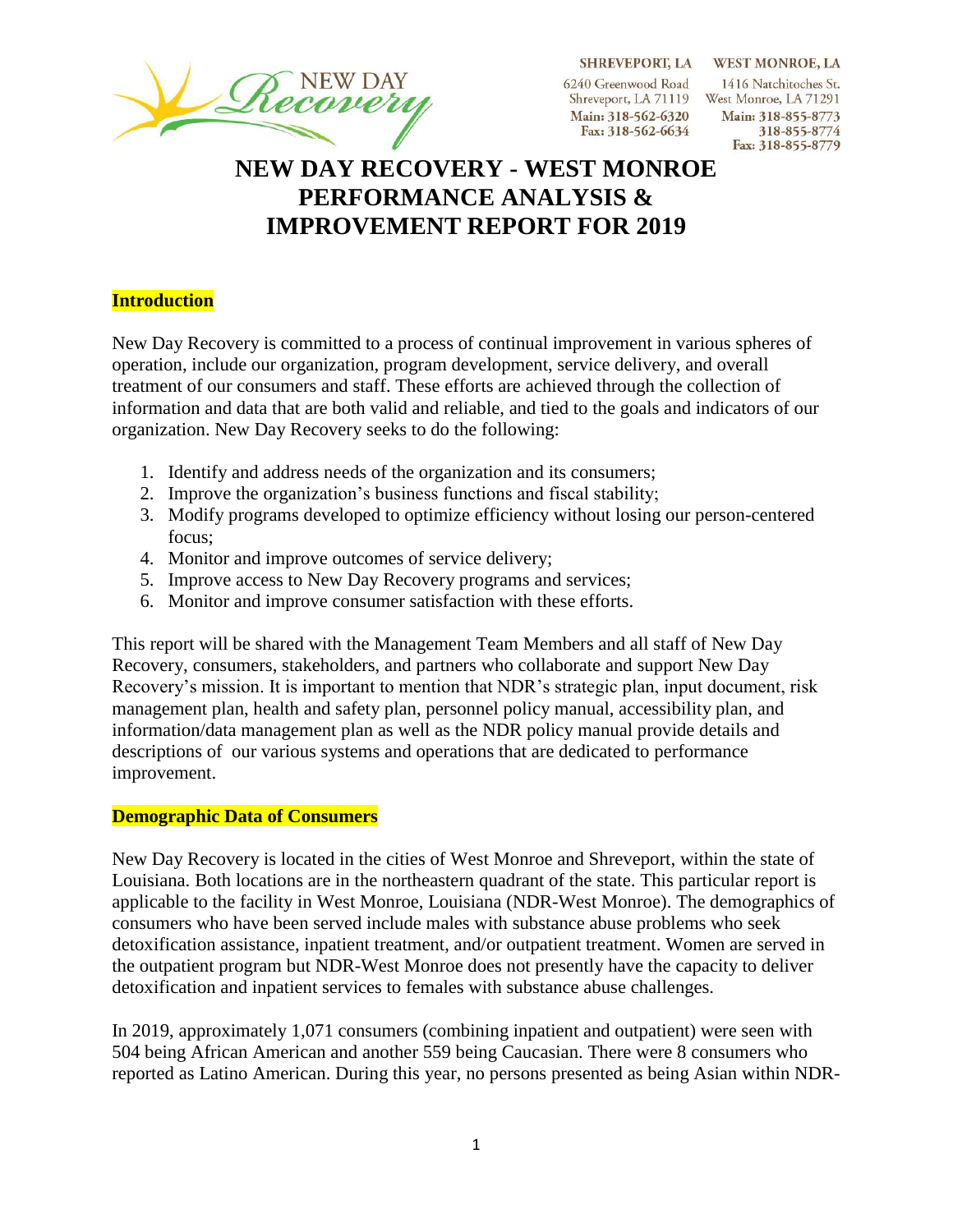

SHREVEPORT, LA WEST MONROE, LA 1416 Natchitoches St. Shreveport, LA 71119 West Monroe, LA 71291 Main: 318-855-8773 318-855-8774 Fax: 318-855-8779

West Monroe. Of these consumers, 673 were adults of 18 to 40 years of age, another 331 were adults of 41 to 65 years of age, the remaining 67 consumers were 65 and over.

All 1,071 consumers reported to NDR-West Monroe due to alcohol and other drug addiction (AOD). Among these, approximately 974 (91.0%) reported as being dual diagnosis consumers (AOD/MH). Also, 274 consumers came to NDR-West Monroe as being homeless. Nineteen consumers reported being HIV positive.

### **UPDATES ON ACTION ITEMS FROM 2018**

Upon completing our Performance Improvement Report for 2018, three key recommendations were provided as action items for NDR-West Monroe to investigate and complete, as feasible. These action items are listed as "recommendations" and include an overview as to what was accomplished under each throughout 2019.

### **1. Ensure that 30-day follow-up data collection occurs with those who leave NDR after EACH SPECIFIC EPISODE OF CARE.**

#### **Action Plan**:

- 1. More vigorously pursue collection of measures of goals in Detox-only, IP-only, and IOPonly episodes of care.
- 2. Calculate percentage of collected data at or near to mid-year  $2019$  (July  $31<sup>st</sup>$ , 2019).

This recommendation was completed and achieved. Approximately 15 to 20% of all Detox-only, IP-only, and IOP-only consumers were polled and data gathered from each group regarding their current drug/alcohol use, 30 days after leaving NDR-West Monroe.

### **2. Reduce the overall amount of "missing cases" in the data collection process.**

#### **Action Plan**:

- 3. Ensure that entrance surveys are collected at the outset of consumer intake among all staff.
- 4. Ensure that satisfaction surveys are completed by consumers who leave the facility, including those who leave AMA.

This recommendation was also completed and achieved. NDR West Monroe gained more total responses than in prior years and was able to obtain information from clients using the AMA survey form from consumers who left prior to completing their program.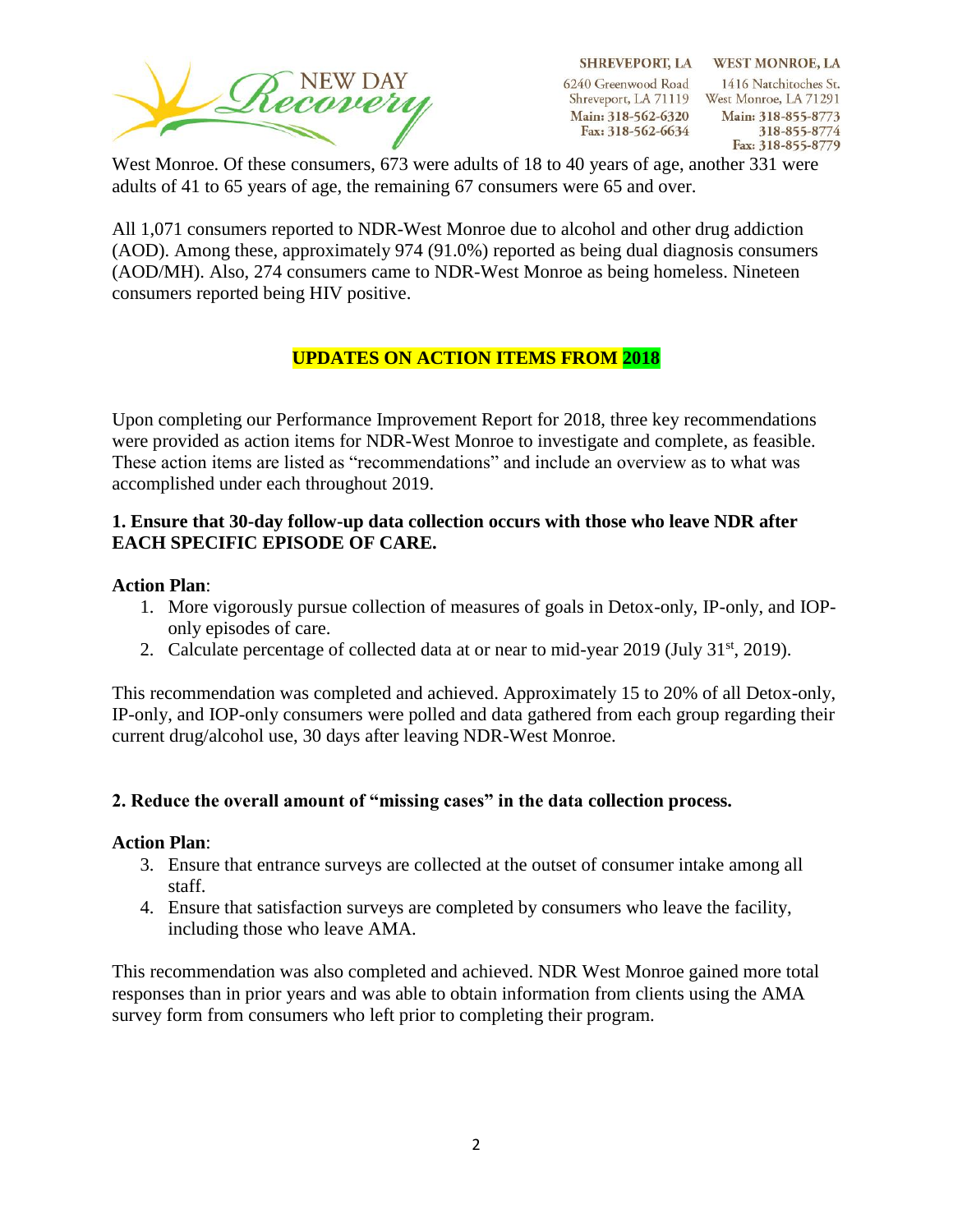

SHREVEPORT, LA WEST MONROE, LA 1416 Natchitoches St. Shreveport, LA 71119 West Monroe, LA 71291 Main: 318-855-8773 318-855-8774 Fax: 318-855-8779

**3. Develop counseling staff credentials to be equally adept at address both substance abuse and co-occurring disorders in West Monroe facility as well as the upcoming Shreveport facility.** 

#### **Action Plan**:

- 1. Provide more clinical supervision and engage mental health staff at both facilities.
- 2. Promote training and improvement of skills among mental health professionals.

This objective was also fulfilled with John Brooks completing testing process for LPC and LMFT, Joe Case completing one year of CIT training, and the hire of new LPC staff for inpatient and outpatient in 2019.

### **4. Create curriculum for IOP that is evidence-based and is reflective of OUTCOME MEASURES #1 thru #7 for NDR-West Monroe.**

#### **Action Plan**:

- 1. Create basic curriculum from Matrix Model Currciulum.
- 2. Implement selected segments of training.
- 3. Evaluate consumer outcomes for IOP prior to use of the curriculum and postimplementation of the curriculum.

This objective was primarily fulfilled. The curriculum was full completed and was implemented during 2019. The evaluation project has been developed and is in the process of being conducted. Currently, the mechanisms are in place to compare pre-implementation outcomes with postimplementation outcomes. In addition, the attached addendum includes plans to complete an experimental comparison that includes both a control group and an experimental group. See Appendix A attached to this report.

#### **BUSINESS FUNCTIONS**

#### **Overview**

Since January of 2019, NDR has been in the process of expanding services. During this year, ideas related to expansion have included the addition of 7 new beds to the West Monroe facility, for a grand total of 39 beds. The addition of this new space was actually a time consuming process that entailed numerous approvals and considerations.

#### **Business Functions by Program**

As with the last three years, the detoxification program remains fiscally viable, though not typically the bulk of revenue generated by New Day Recovery. Its necessity is, of course,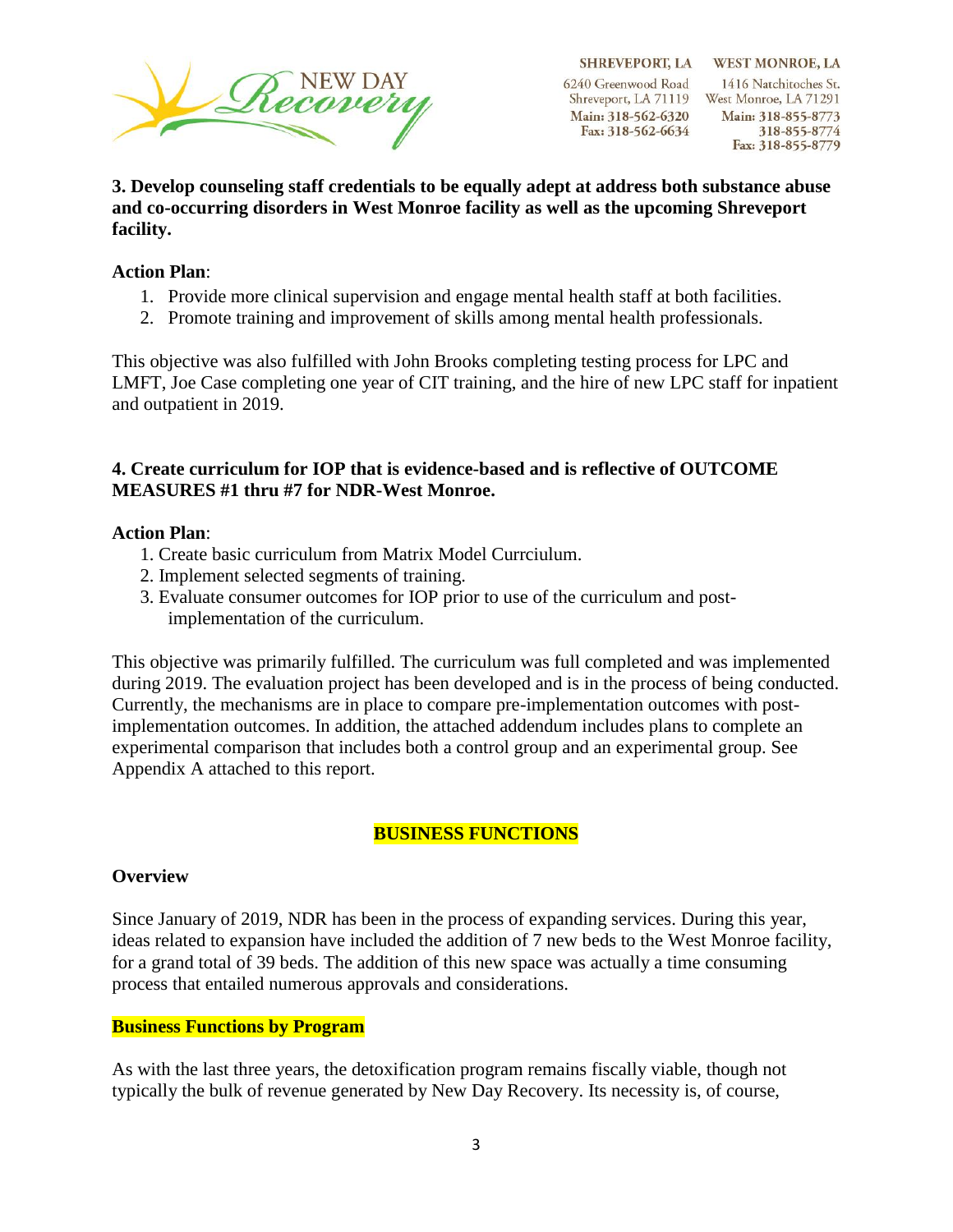

SHREVEPORT, LA WEST MONROE, LA 1416 Natchitoches St. Shreveport, LA 71119 West Monroe, LA 71291 Main: 318-855-8773 318-855-8774 Fax: 318-855-8779

unquestioned and it continues to provides the most common form of entry for consumers who ultimately elect to enter the inpatient program.

The inpatient program has typically performed well in terms of fiscal management due to a fairly continual source of consumers and adequate revenue streams from Medicaid and private insurance companies. With the facility being at 39 beds (rather than the traditional 16 beds of our first 3 to 4 years of operation, and the 39 bed capacity that we had after this) fiscal returns have increased.

Again, as with last year, the outpatient program has also been fiscally sound in 2019, both in terms of revenue-to-costs to operate. The IOP program has grown substantially due to the expansion of the inpatient program. Though the IOP program does not generate revenue on a level near to the inpatient program, the associated costs are much less. The overall outcome is a follow-up program that provides for a continuum-of-care that is efficient in both resources and delivery of therapeutic services.

### **PROGRAM FUNCTIONS**

#### **Overview**

As with last year, it is clear that New Day Recovery has maintained steady performance in client perceptions of services, both in terms of data received from client satisfaction surveys as well as self-attributed scores on the rating-of progress. As with our past report in 2018, we continue to collect specific data upon entry (an entrance survey), while the consumer is in the program using a Rating-of-Progress (ROP) form during the interim of the consumer's services in inpatient or intensive outpatient treatment, and a satisfaction survey at the completion of programming.

#### **DETOXIFICATION PROGRAM**

#### **Effectiveness of Detoxification Program**

This program is the entry point to all others that follow at our facility. However, it is also the shortest in duration, lasting only 3 to 5 days. During this program, most data that is collected is medical in nature and continues throughout the duration of the patients stay. An entrance survey is provided and from these surveys, it has been clear that consumers have been highly satisfied with services that they have received when entering the facility a mean  $(\bar{x})$  average of over 4.40 out of a 5 point Likert Scale ordering, with 1 indicating strong disagreement and a 5 indicating strong agreement that services met consumer expectations). Satisfaction surveys for persons leaving the detoxification program reflect a mean  $(\bar{x})$  average of over 4.31 out of a 5 point Likert Scale.

It is important to note that the overwhelming majority of detox clients do eventually go on to inpatient or outpatient treatment. This means that there are only a small portion only who do not do so, a total of 37 such clients. Importantly, for those who choose to not go on to inpatient,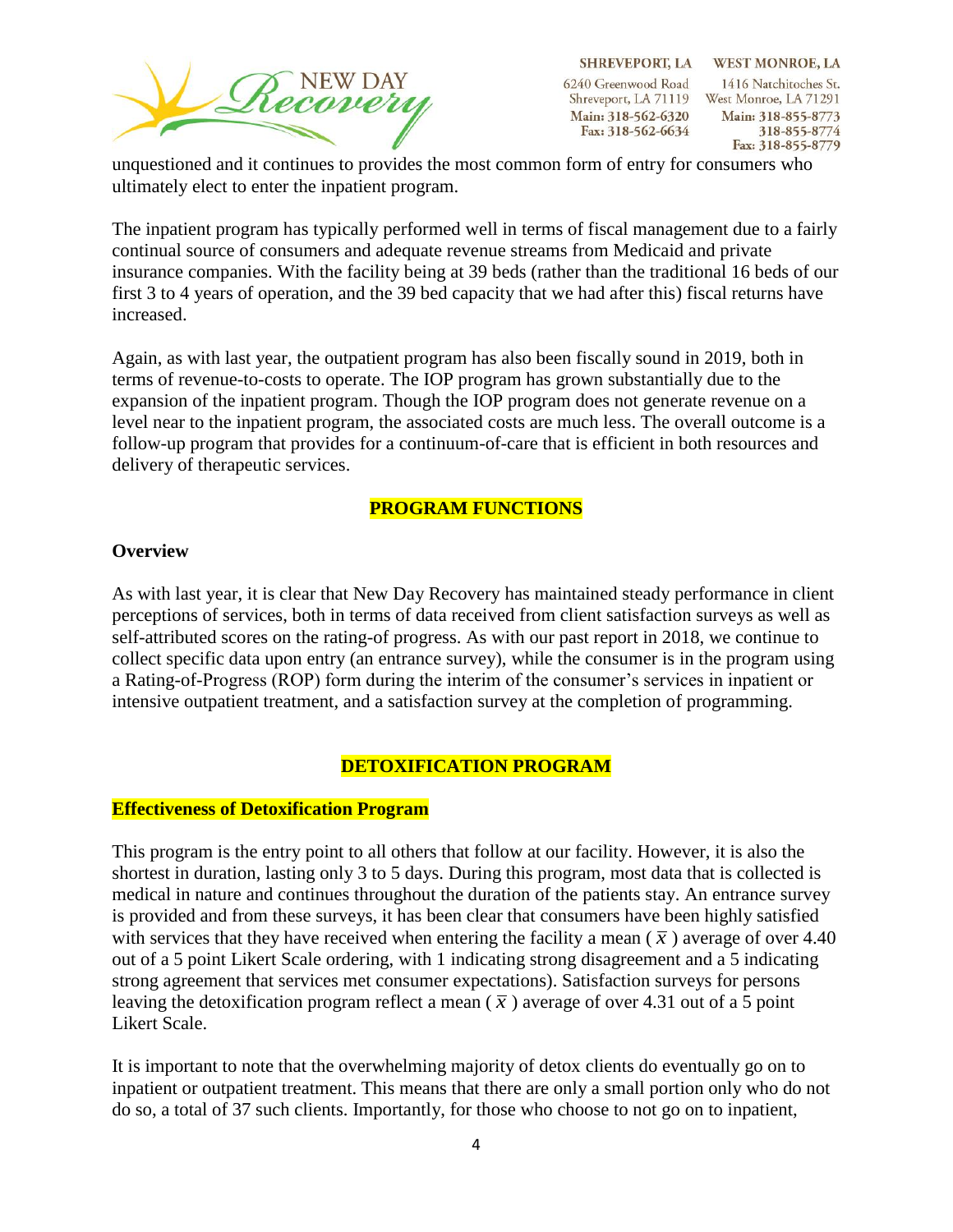

SHREVEPORT, LA WEST MONROE, LA 1416 Natchitoches St. Shreveport, LA 71119 West Monroe, LA 71291 Main: 318-855-8773 318-855-8774 Fax: 318-855-8779

many cite employment responsibilities and/or other commitments that, from their perception, will not be able to be maintained or paused sufficiently to complete the inpatient process. Other measures of effectiveness of our detoxification program include the following:

- 1. During the detoxification period, consumers overwhelmingly report a gradual reduction in symptoms, over time, which is attributed to the medically assisted aspect of this withdrawal support program.
- 2. Many individuals engage in the group process along with the regular inpatient consumers (this is encouraged). Likewise, nearly as many engage in recreational activities such as walking and other low impact cardiovascular exercise.
- 3. The number, duration, and frequency of symptomatic and/or asymptomatic behaviors tend to diminish, particularly near the end of the typical 5 day period.
- 4. There is a clear improvement in the physical health of the consumer, even in the short 3 to 5 day timeframe. Much of this has to do with the consumer getting sleep, taking their medications, and eating a balanced meal. Much of this being lacked while they were using AOD's.

It should be noted that the above are direct measures that have been given as examples from the 2019 CARF standards Manual (see page 107).

### **Efficiency of Detoxification Program**

These measures are identical to those used in our report from the prior year. These measures are also more administrative in nature and include the following indicators:

- 1. Occupancy rates are enhanced due to the Detoxification Program, ensuring that New Day Recovery maintains 98% occupancy on nearly any day throughout the year.
- 2. Retention rates are fairly high as most all persons who enter detoxification complete the process, the vast majority completing a 5-day term of participation.
- 3. The direct service hours with clinical staff contact has increased but yet, cost in staff for the detoxification program has not increased. This is because NDR has been successful at encouraging detoxification consumers to engage in programming (i.e. group counseling, recreation, peer-support programs) as they are able. Many do so and this improves the effectiveness of their detoxification experience yet utilizes resources that are already available and paid for.

### **Service Access for Detoxification Program**

**In regard to service access**, NDR provides an entrance survey wherein item #1 asks whether the consumer was content with the referral process and item #2 asks if it was easy to find the facility. On both of these items, **a mean**  $(\bar{x})$  **average of over 4.93 on a 5 point Likert Scale**, with a 1 indicating strong disagreement and a 5 strongly agreeing that services met consumer expectations.

Other measures include the following: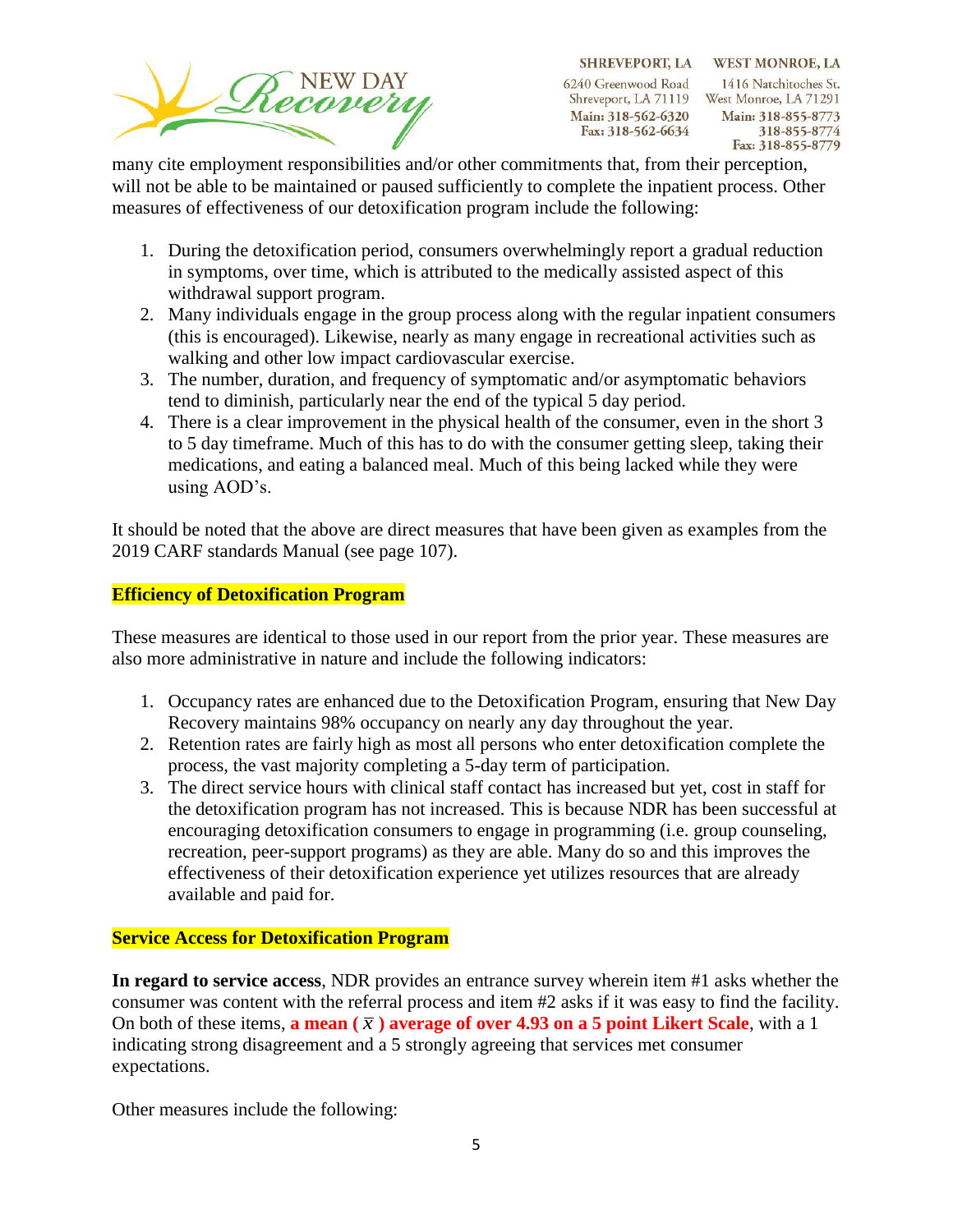

SHREVEPORT, LA WEST MONROE, LA 1416 Natchitoches St. Shreveport, LA 71119 West Monroe, LA 71291 Main: 318-855-8773 318-855-8774 Fax: 318-855-8779

- 1. The hours of service are convenient (24 hours a day, 7 days a week), and the location is convenient along I-20. Further, transportation is provided for those who have need.
- 2. The time taken to set the first appointment is usually less than 1 day, if that.
- 3. Telephone response time is usually very rapid. Most new potential consumers are given a return call (once their preliminary information is taken) within a 1-day period or less.
- 4. Formal referral mechanisms are considered efficient due to data mentioned in the paragraph above and the fact that referral to inpatient, outpatient, or residential facilities exceeds 70% when consumers complete detoxification. Most who do not utilize these extra services decline them due to other options being available that they prefer.

### **Satisfaction with Detoxification Program**

**In regard to satisfaction,** NDR-West Monroe provides an entrance survey wherein item #8 asks whether if the consumer was treated with dignity and respect and item #9 asks if the consumer was satisfied with the orientation process. On both of these items, **a mean**  $(\bar{x})$  **average of 4.88 or more** on a 5 point Likert Scale ordering, with 1 being strongly disagreeing and a 5 strongly agreeing that services met consumer expectations).

Further, there is documented evidence of the use of informed choices about medications as well as modes of treatment. Medications choices are obviously adhered to or the individual would not seek the medically-assisted detoxification program, in the first place. Exacting documentation of consumption of medications is maintained to verify this. Further, many detoxification consumers choose to participate in group counseling sessions and other activities, demonstrating the use of informed choices related to modes of treatment.

#### **Follow-up Data Collected from Those who Exited Detoxification Services**

Currently, there is little follow-up regarding the satisfaction that consumer has with the detoxification, independent of further access into treatment. It is important to point out that approximately 87% of all Detoxification Program consumers select to attend the Inpatient Program (IP) where follow-up data is gathered, upon leaving the facility. This includes both satisfaction with services after detoxification as well as progress of consumers, once they leave.

#### **INPATIENT PROGRAM (IP)**

#### **Effectiveness of Inpatient Program (IP)**

An entrance survey is provided and from these surveys, it has been clear that consumers have been highly satisfied with services that they have received when entering the facility. Data related to responses from our entry survey for Inpatient (IP) programming are based on a potential pool of 593 admit responses, among which 367 responses (62%) were received. Among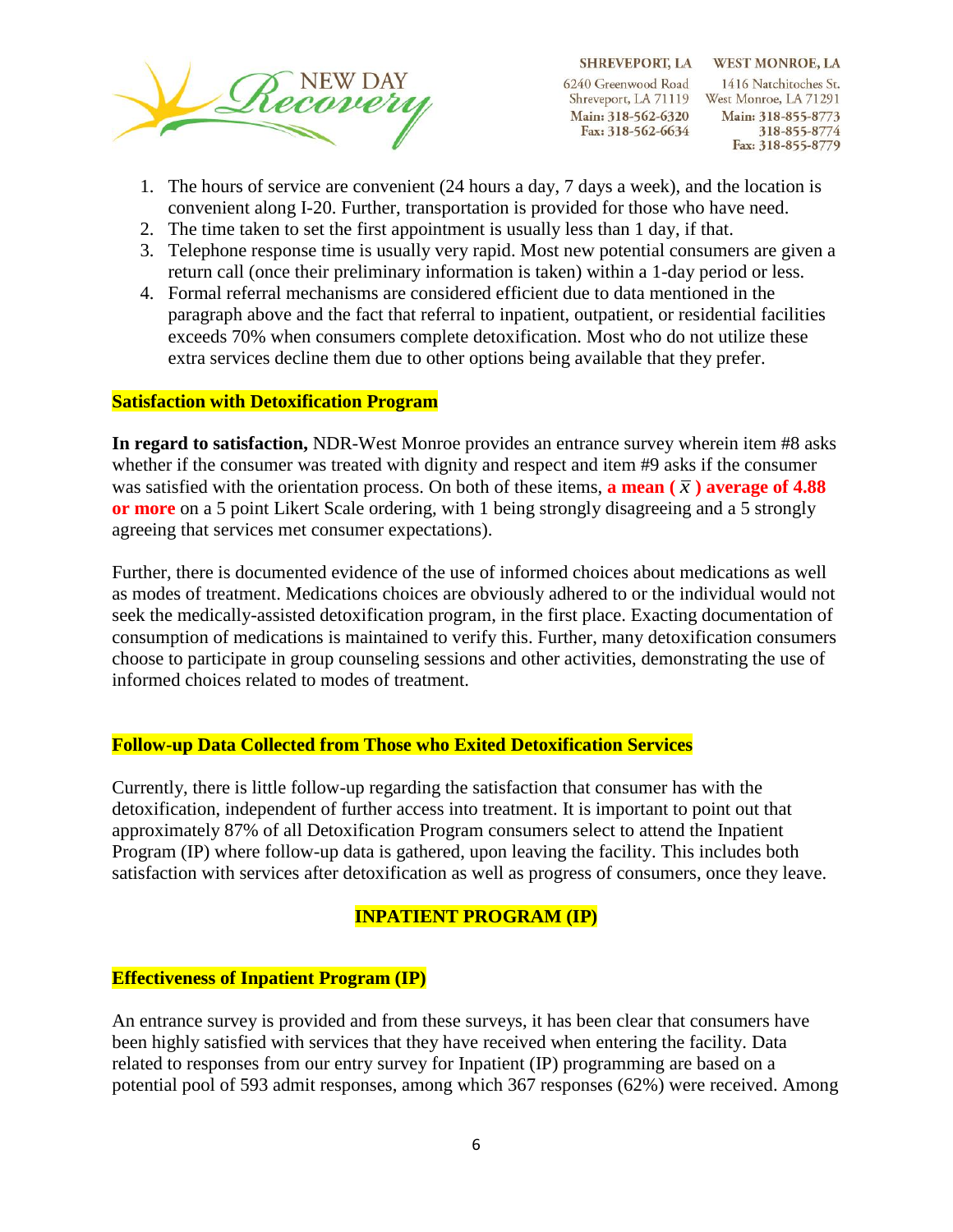

6240 Greenwood Road Shreveport, LA 71119 West Monroe, LA 71291 Main: 318-562-6320 Fax: 318-562-6634

SHREVEPORT, LA WEST MONROE, LA 1416 Natchitoches St. Main: 318-855-8773 318-855-8774 Fax: 318-855-8779

the 367 surveys received, the number and percent of those who endorsed agreement or strong agreement with the item(s) presented to the consumer is presented in Table 1, below:

| Table 1: Consumer Entrance Survey Data for Inpatient Program (IP) |  |
|-------------------------------------------------------------------|--|
| <b>Effectiveness</b>                                              |  |

| <b>Question</b>                                                     | <b>Number Indicating Agree</b><br>or Strongly Agree | <b>Percentage of Overall</b><br><b>Responses</b> |
|---------------------------------------------------------------------|-----------------------------------------------------|--------------------------------------------------|
| 1. The staff did a good job in<br>reference to customer service.    | 367                                                 | 99%                                              |
| 2. I received feedback from<br>staff regarding services<br>quickly. | 367                                                 | 99%                                              |
| 3. All of my questions were<br>answered during intake.              | 367                                                 | 99%                                              |
| 4. I feel safe in the<br>environment.                               | 367                                                 | 99%                                              |
| 5. I am likely to recommend<br>your organization to others.         | 367                                                 | 99%                                              |
| 6. I have been treated with<br>dignity and respect.                 | 367                                                 | 99%                                              |
| 7. I am satisfied with the<br>program orientation.                  | 367                                                 | 99%                                              |
| 8. My expectations in<br>reference to admissions were<br>fully met. | 367                                                 | 99%                                              |

### **NOTE: The above chart is out of a potential pool of 593 consumers who provided data.**

From the data in Table 1, it is very clear that consumers find initial services with NDR-West Monroe to meet their expectations, overall. What is interesting is that, at the end of the list of questions in Table 1, all aggregate responses come at 99%, indicating agreement or strong agreement.

Further, NDR-West Monroe utilizes seven outcome measures as their primary means of determining effectiveness of our programs. These outcome measures are linked to our treatment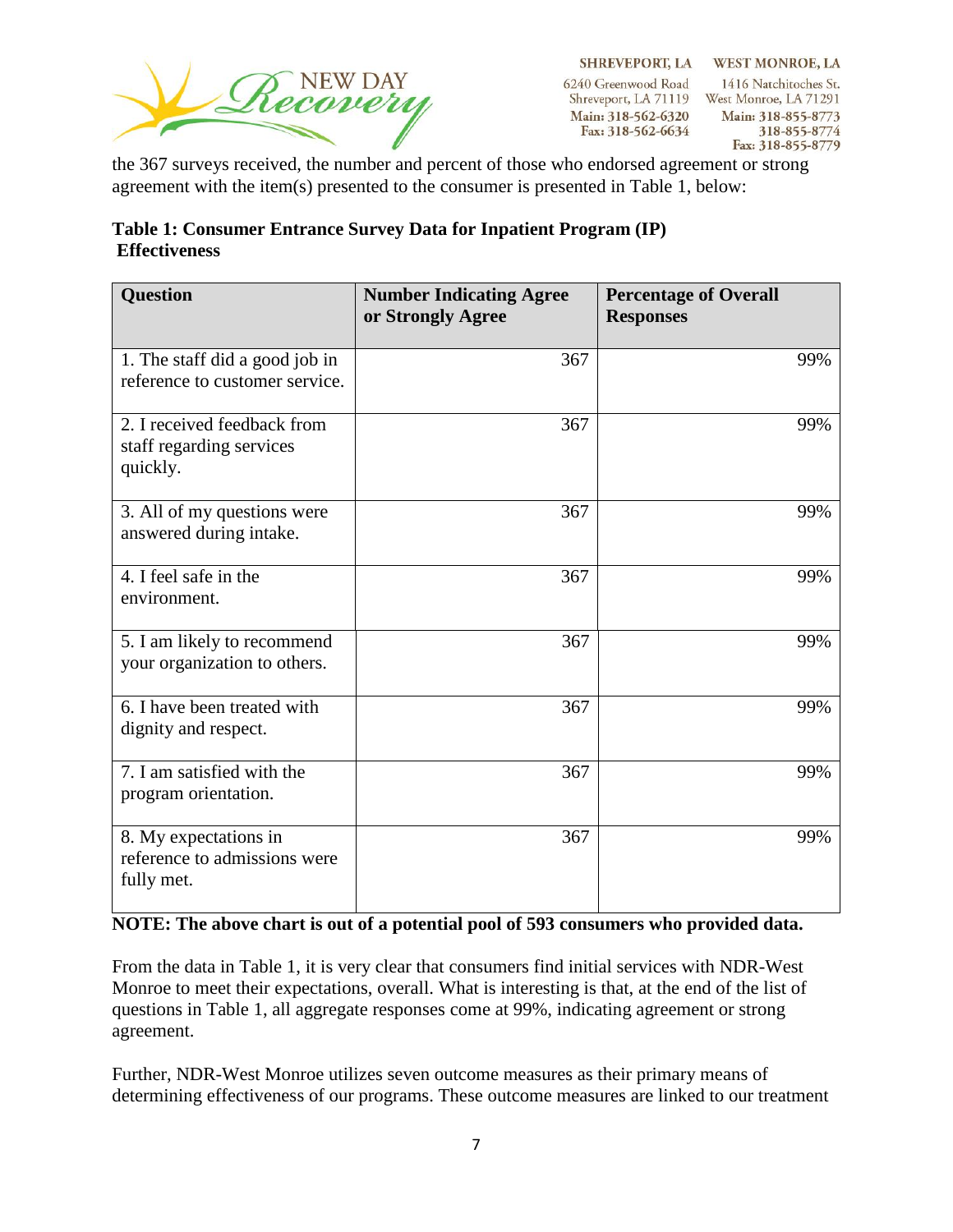

SHREVEPORT, LA WEST MONROE, LA 1416 Natchitoches St. Shreveport, LA 71119 West Monroe, LA 71291 Main: 318-855-8773 318-855-8774 Fax: 318-855-8779

plans as well as data collected with our Rating-of-Progress form that is used, intermittently, throughout the duration of a consumer's stay at NDR-West Monroe. The seven outcomes, along with aggregate data responses from consumers at the beginning and at the end of inpatient treatment are provided below. It should be noted that when obtaining data for these outcomes, the mean data response, on a scale of 1 to 10 (1 indicates little or no endorsement of the outcome, 10 reflects strong endorsement of the item) among participants. The pretest and posttest measures are shown as follows, by outcome:

| <b>OUTCOME MEASURE</b>                                                                                               | $\bar{x}$ Response at<br><b>Admission</b> | $\bar{x}$ Response at<br><b>Discharge</b> |
|----------------------------------------------------------------------------------------------------------------------|-------------------------------------------|-------------------------------------------|
| 1. Use and/or cravings of alcohol or drugs will<br>decrease while services are offered to<br>participants.           | 4.43                                      | $7.35*$                                   |
| 2. A diminished effect of prior substance abuse<br>impact current physiological and/or<br>psychological functioning. | 4.13                                      | $7.19*$                                   |
| 3. Reduction in lifestyle choices that contribute<br>to potential drug use in the future.                            | 4.14                                      | $6.91*$                                   |
| 4. Relationships with family and friends are<br>supportive to recovery.                                              | 4.70                                      | $7.36*$                                   |
| 5. Emotional functioning is stable and reflects<br>positive affect.                                                  | 3.95                                      | $6.92*$                                   |
| The quality of one's spiritual connection or<br>6.<br>sense of purpose in life.                                      | 4.67                                      | $7.42*$                                   |
| Engages in pro-social and goal-directed<br>7.<br>behaviors that contribute to an overall healthy<br>lifestyle.       | 4.05                                      | $7.30*$                                   |

### **Table 2: NDR Primary Outcome Measures for Inpatient Treatment Effectiveness**

**Note that the asterisk (\*) indicates that the change from pretest to posttest is significant at the .05 level or greater.**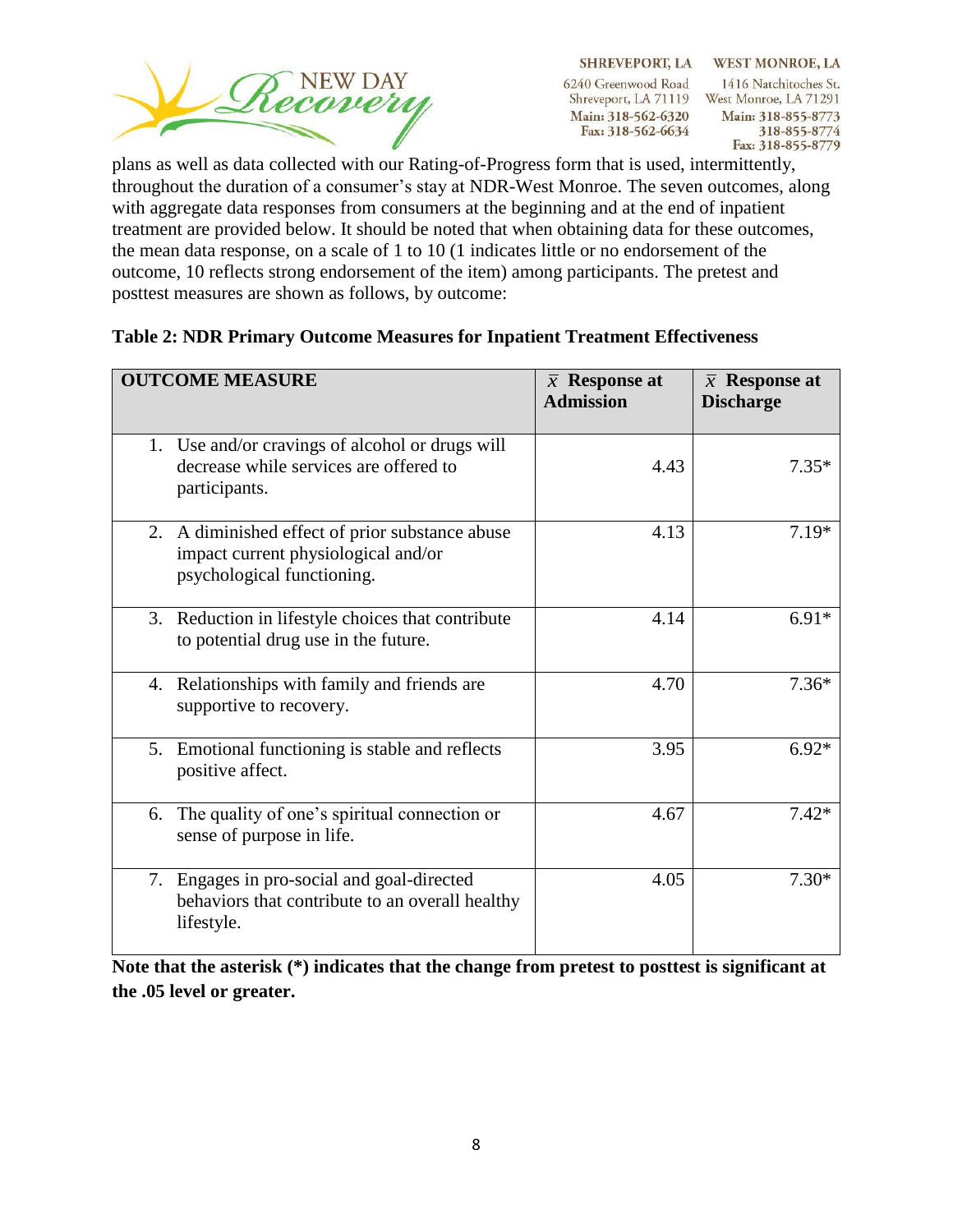

SHREVEPORT, LA WEST MONROE, LA 1416 Natchitoches St. Shreveport, LA 71119 West Monroe, LA 71291 Main: 318-855-8773 318-855-8774 Fax: 318-855-8779

It can be seen, when examining Table 2, that consumers report very substantial changes in their overall functioning. Indeed, not only there distinct differences between their perceived functioning at admission and discharge, these differences are statistically significant.

**NOTE: New Day Recovery does understand that the displays of effectiveness in Table 2 are, all by themselves, not actually adequate indicators of success. This is because clients who remain in treatment and simply live a balanced life are likely to make significant gains, simply because they are not using AOD's and because they are getting balanced nutrition, sleep, and exercise. Thus, these results are not surprising.** 

The outcome measures listed in Table 2 line up with many included in the Performance Measurement section of the 2019 CARF Manual (**see pg. 107**) which include the following:

| Maintenance of abstinence                           | (Measures #1 and #3)      |
|-----------------------------------------------------|---------------------------|
| 2. Reduction or elimination of incidence of relapse | (Measures #1 and #3)      |
| 3. Reduction of symptoms                            | (Measures #1 and #5)      |
| 4. Improvement of physical health                   | (Measures $#2$ and $#7$ ) |
| 5. Increase in level of psychological functioning   | (Measures #2 and #5)      |
| 6. Quality of relationships                         | (Measures $#4$ and $#6$ ) |
| 7. Decreased episodes of anger                      | (Measures #4 and #5)      |
| 8. Involvement in activities of daily living        | (Measures #3 and #7)      |
| 9. Improvement in school functioning                | (Measures #3 and #7)      |
| 10. Health status                                   | (Measures #2 and #7)      |
| 11. Subjective psychological well-being             | (Measures #2 and #6)      |

Other measures of effectiveness of our inpatient program, as with the detoxification program, are also noteworthy:

- 12. During their time in inpatient treatment, consumers report a gradual reduction in symptoms, over time.
- 13. The number, duration, and frequency of symptomatic and/or asymptomatic behaviors diminish as time progresses in the inpatient program.

### **Efficiency of Inpatient Program (IP)**

This section will be very similar to the prior efficiency section included for the NDR Detoxification Program. As the CARF Manual notes, the measures are usually more administrative in nature. Efficiency measures used for the Inpatient Program (IP) include the following points or items of measure:

1. NDR-West Monroe maintains a 95% occupancy on nearly any day throughout the year.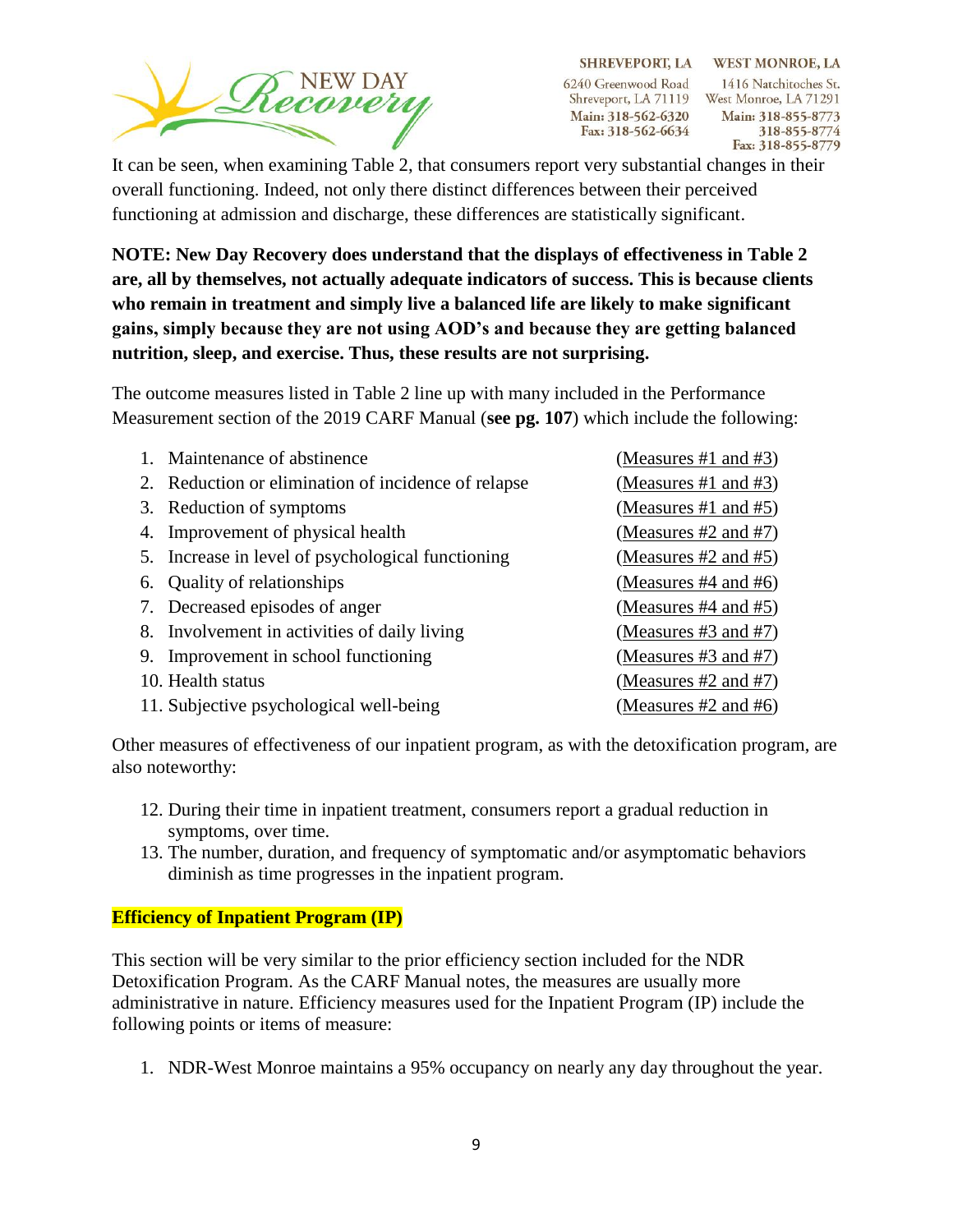

- 2. Retention rates are fairly high as most all persons who enter inpatient complete the process.
- 3. The direct service hours with clinical staff contact has decreased, slightly during the last quarter of this year due to the rapid growth of clients in the inpatient IP program. This will remain the case until additional staff are hired that is commensurate with the growth in inpatient population.
- 4. As with our report last year, there has not been a high rate of turnover among staff. Rather, a vast majority of our staff have retained employment with NDR-West Monroe and were employed during the timeframe of our previous report in 2017. However, new staff have been and, continue to be, added.

#### **Service Access for Inpatient Program (IT)**

In regard to service access, and similar to our detoxification program, NDR provides an entrance survey wherein item #1 asks whether the consumer was content with the referral process and item #2 asks if it was easy to find the facility. Data related to responses from our entry survey for inpatient programming are presented in Table 3, with the percentage of overall responses being the same as the prior year. This information is below:

| <b>Question</b>                                                   | <b>Number Indicating Agree</b><br>or Strongly Disagree | <b>Percentage of Overall</b><br><b>Responses</b> |
|-------------------------------------------------------------------|--------------------------------------------------------|--------------------------------------------------|
| I am satisfied with the referral<br>process (locating treatment). | 367                                                    | 99%                                              |
| It was easy to find the<br>facility.                              | 367                                                    | 98%                                              |

#### **Table 3: Service Access Indicators**

As with our Detoxification Program, other measures for service access to our inpatient program include the following:

- 1. The hours of service are convenient (24 hours a day, 7 days a week), and the location is convenient along I-20. Further, transportation is provided for those who have need.
- 2. The time taken to set the first appointment is usually less than 1 day, with improvements being observed due to the inclusion of new staff at the front counter areas of the facility.
- 3. Telephone response time is usually very rapid. Most new potential consumers are given a return call (once their preliminary information is taken) within a 1-day period or less.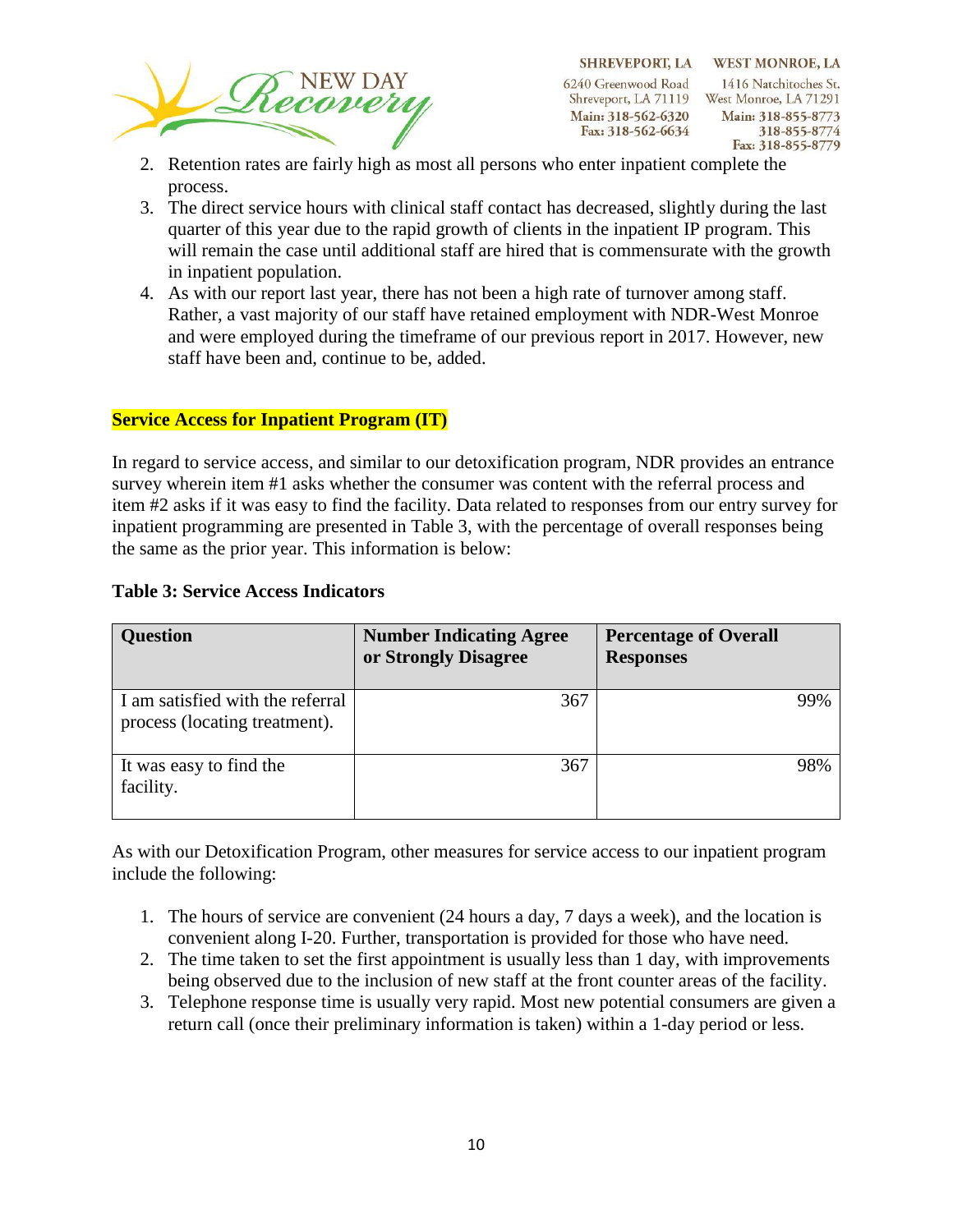

**SHREVEPORT, LA** 6240 Greenwood Road Shreveport, LA 71119 West Monroe, LA 71291 Main: 318-562-6320 Fax: 318-562-6634

**WEST MONROE, LA** 1416 Natchitoches St. Main: 318-855-8773 318-855-8774 Fax: 318-855-8779

#### **Satisfaction with Inpatient Program (IP)**

**In regard to satisfaction,** NDR-West Monroe provides a satisfaction survey that is collected from consumers as they prepare to leave inpatient services. Data related to responses from our exit survey for Inpatient (IP) programming are based on a potential pool of 568 admit responses, among which 414 responses (89%) were received. Among the 414 surveys received, Table 4 shows the number and percent of those who endorsed agreement or strong agreement with the item presented to the consumer, below:

| <b>Question</b>               | <b>Number Indicating Satisfied</b><br>or Very Satisfied as<br><b>Endorsement</b> | <b>Percentage of Overall</b><br><b>Responses</b> |
|-------------------------------|----------------------------------------------------------------------------------|--------------------------------------------------|
| How would you rate the        | 414                                                                              | 99%                                              |
| quality of service you        |                                                                                  |                                                  |
| received?                     |                                                                                  |                                                  |
| How well has New Day          | 414                                                                              | 99%                                              |
| Recovery met your needs?      |                                                                                  |                                                  |
| Did our program meet or       | 414                                                                              | 98%                                              |
| exceed the quality that you   |                                                                                  |                                                  |
| expected?                     |                                                                                  |                                                  |
| My overall physical health    | 414                                                                              | 97%                                              |
| and condition was given       |                                                                                  |                                                  |
| effective programming         |                                                                                  |                                                  |
| attention.                    |                                                                                  |                                                  |
| The provision of medical      | 414                                                                              | 99%                                              |
| services that were available, |                                                                                  |                                                  |
| when needed.                  |                                                                                  |                                                  |
| I am satisfied with the       | 414                                                                              | 98%                                              |
| services for family-oriented  |                                                                                  |                                                  |
| issues                        |                                                                                  |                                                  |
| How do you rate the           | 414                                                                              | 98%                                              |
| helpfulness of individual     |                                                                                  |                                                  |
| counseling sessions?          |                                                                                  |                                                  |
| How do you rate the           | 414                                                                              | 97%                                              |
| helpfulness of group          |                                                                                  |                                                  |
| counseling sessions?          |                                                                                  |                                                  |
| <b>Question</b>               | <b>Number Indicating Very</b>                                                    | <b>Percentage Indicating Very</b>                |
|                               | <b>Much as Endorsement</b>                                                       | <b>Much as Endorsement</b>                       |
| How well did staff hear,      | 414                                                                              | 100%                                             |
| understand, and respect you?  |                                                                                  |                                                  |

#### **Table 4: Consumer Satisfaction Survey for Inpatient Program (IP)**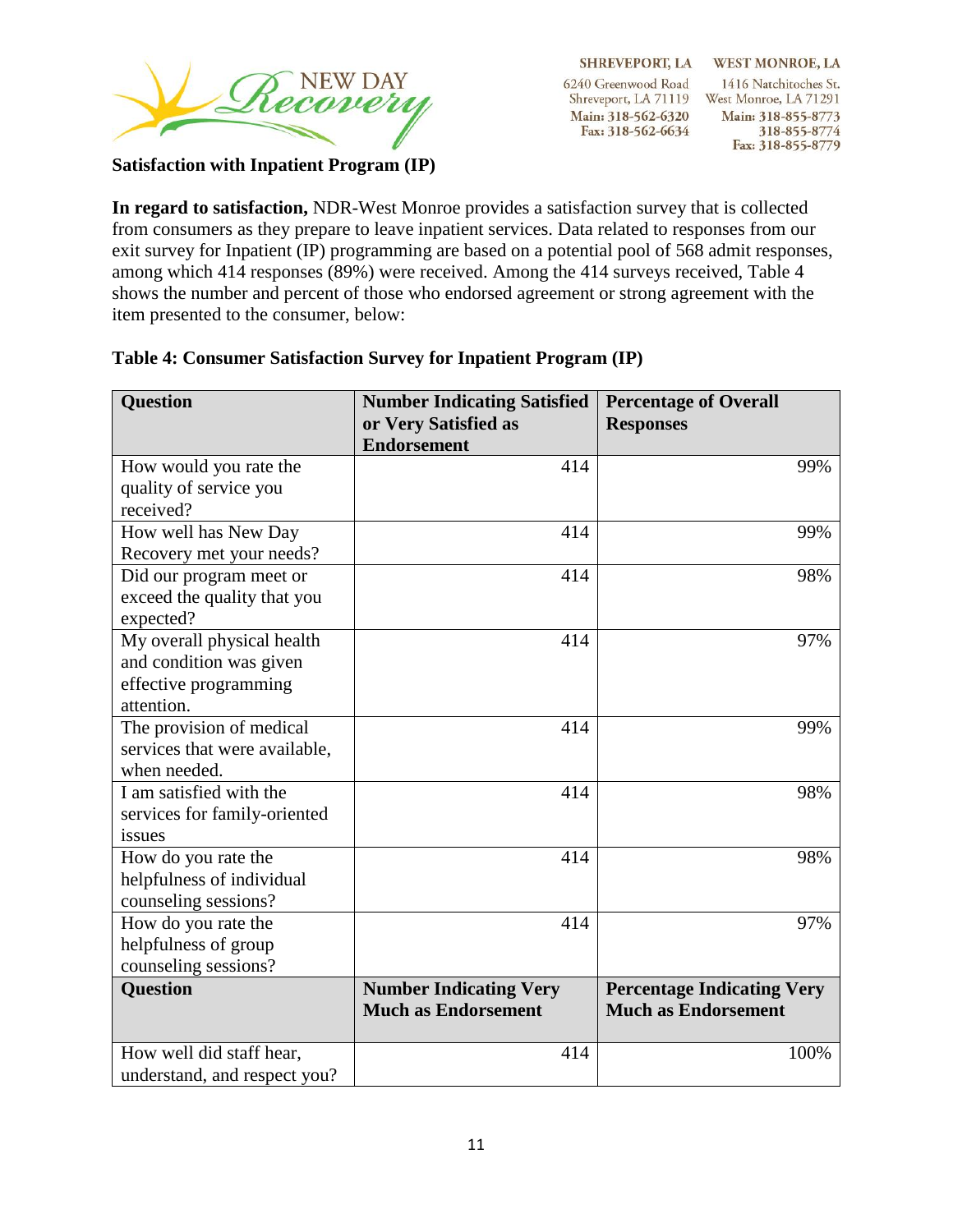

SHREVEPORT, LA WEST MONROE, LA

6240 Greenwood Road 1416 Natchitoches St. Shreveport, LA 71119 West Monroe, LA 71291 Main: 318-562-6320 Main: 318-855-8773 Fax: 318-562-6634 318-855-8774

|                              |                                | гах: Это-оээ-о//э              |
|------------------------------|--------------------------------|--------------------------------|
| How well did staff work on   | 414                            | 99%                            |
| issues that you wanted to    |                                |                                |
| work on?                     |                                |                                |
| My therapist was a good fit  | 414                            | 99%                            |
| for me during sessions.      |                                |                                |
| The program helped me to     | 414                            | 99%                            |
| deal more effectively with   |                                |                                |
| problems.                    |                                |                                |
| How likely would you         | 414                            | 99%                            |
| recommend us to a friend in  |                                |                                |
| recovery?                    |                                |                                |
| <b>Question</b>              | <b>Number Indicating Agree</b> | <b>Percentage Indicating</b>   |
|                              | or Strongly Agree              | <b>Agree or Strongly Agree</b> |
|                              |                                |                                |
|                              |                                |                                |
| Food and dietary issues were | 414                            | 99%                            |
| given sufficient attention.  |                                |                                |
| My physical health has       | 414                            | 98%                            |
| improved while at New Day    |                                |                                |
| Recovery.                    |                                |                                |
| I am happy with the person I | 414                            | 99%                            |
| have become after this       |                                |                                |
| program.                     |                                |                                |
| I feel more spiritually      | 414                            | 99%                            |
| grounded.                    |                                |                                |
| I am much less likely to use | 414                            | 98%                            |
| drugs or alcohol after this  |                                |                                |

**NOTE: The above chart is out of 414 consumers who provided data and others (approximately 154, depending on the item) being missing due to departure prior to successful administration of the survey or due to respondent error in completing that item of the survey.** 

From the data in Table 4, it is clear that consumers are very satisfied with a variety of aspects of service delivery that they have experienced at NDR-West Monroe. Staff at our facility are fairly vigorous in collecting satisfaction surveys prior to consumer departure. Nevertheless, there are some cases of missing data. Of those who did provide satisfaction surveys, it is clear that they perceived circumstances as beneficial.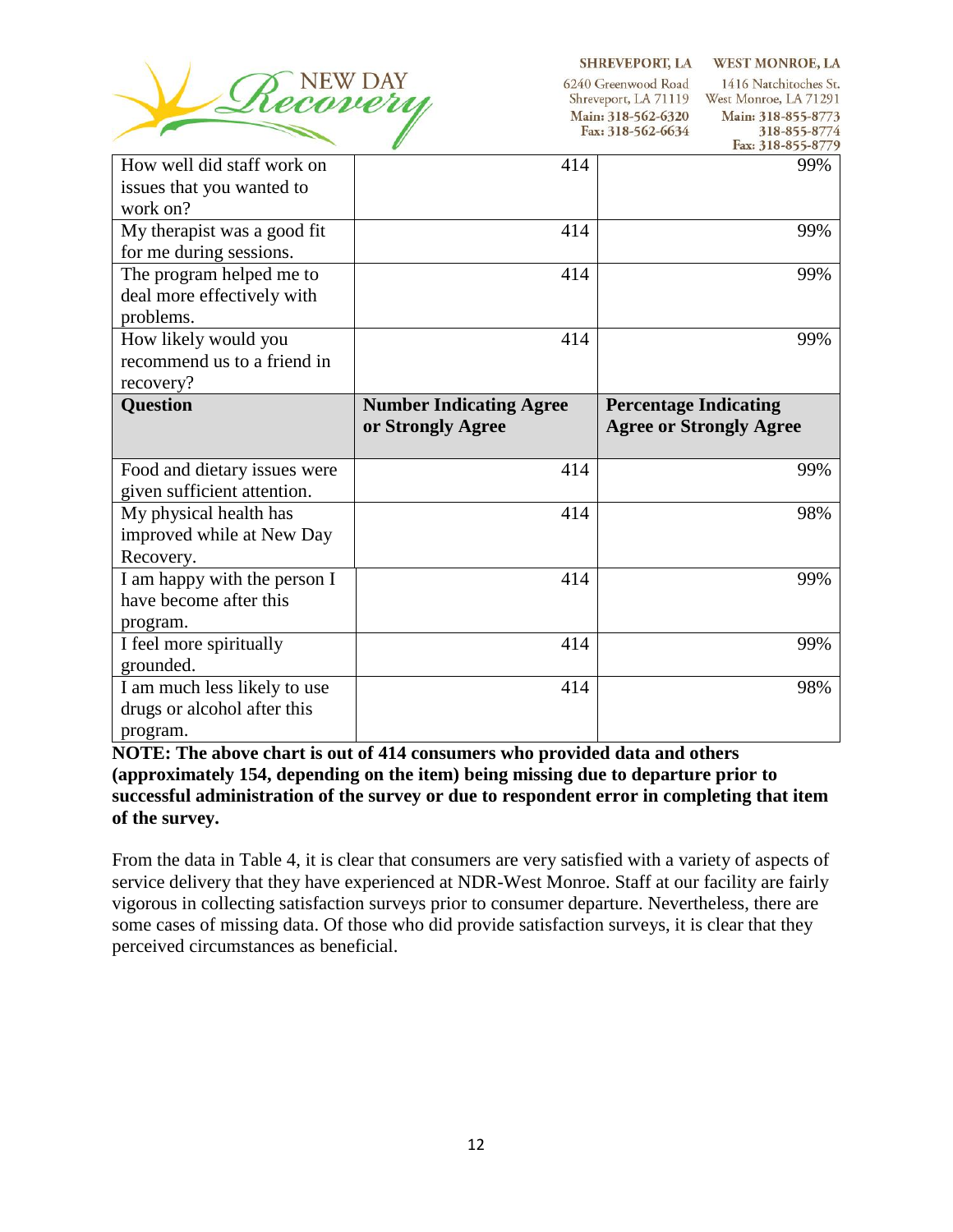

SHREVEPORT, LA WEST MONROE, LA

6240 Greenwood Road Main: 318-562-6320 Fax: 318-562-6634

1416 Natchitoches St. Shreveport, LA 71119 West Monroe, LA 71291 Main: 318-855-8773 318-855-8774 Fax: 318-855-8779

#### **INTENSIVE OUTPATIENT PROGRAM (IOP)**

**Effectiveness of Intensive Outpatient Program (IOP)**

An entrance survey is provided and from these surveys, it has been clear that consumers have been highly satisfied with services that they have received when entering IOP. Data related to responses from our entry survey for Intensive Outpatient programming are presented in Table 5, below:

Data related to responses from our entry survey for Inpatient (IOP) programming are based on a potential pool of 986 admit responses, among which 304 responses (31%) were received. Among the 304 surveys received, the number and percent of those who endorsed agreement or strong agreement with the item(s) presented to the consumer is presented in Table 5, below:

| <b>Question</b>                                                     | <b>Number Indicating Agree</b><br>or Strongly Agree | <b>Percentage of Overall</b><br><b>Responses</b> |
|---------------------------------------------------------------------|-----------------------------------------------------|--------------------------------------------------|
| 1. The staff did a good job in<br>reference to customer service.    | 304                                                 | 98%                                              |
| 2. I received feedback from<br>staff regarding services<br>quickly. | 304                                                 | 97%                                              |
| 3. All of my questions were<br>answered during intake.              | 304                                                 | 97%                                              |
| 4. I feel safe in the<br>environment.                               | 304                                                 | 98%                                              |
| 5. I am likely to recommend<br>your organization to others.         | 304                                                 | 98%                                              |
| 6. I have been treated with<br>dignity and respect.                 | 304                                                 | 98%                                              |
| 7. I am satisfied with the<br>program orientation.                  | 304                                                 | 95%                                              |

#### **Table 5: Consumer Entrance Survey Data for Intensive Outpatient Effectiveness**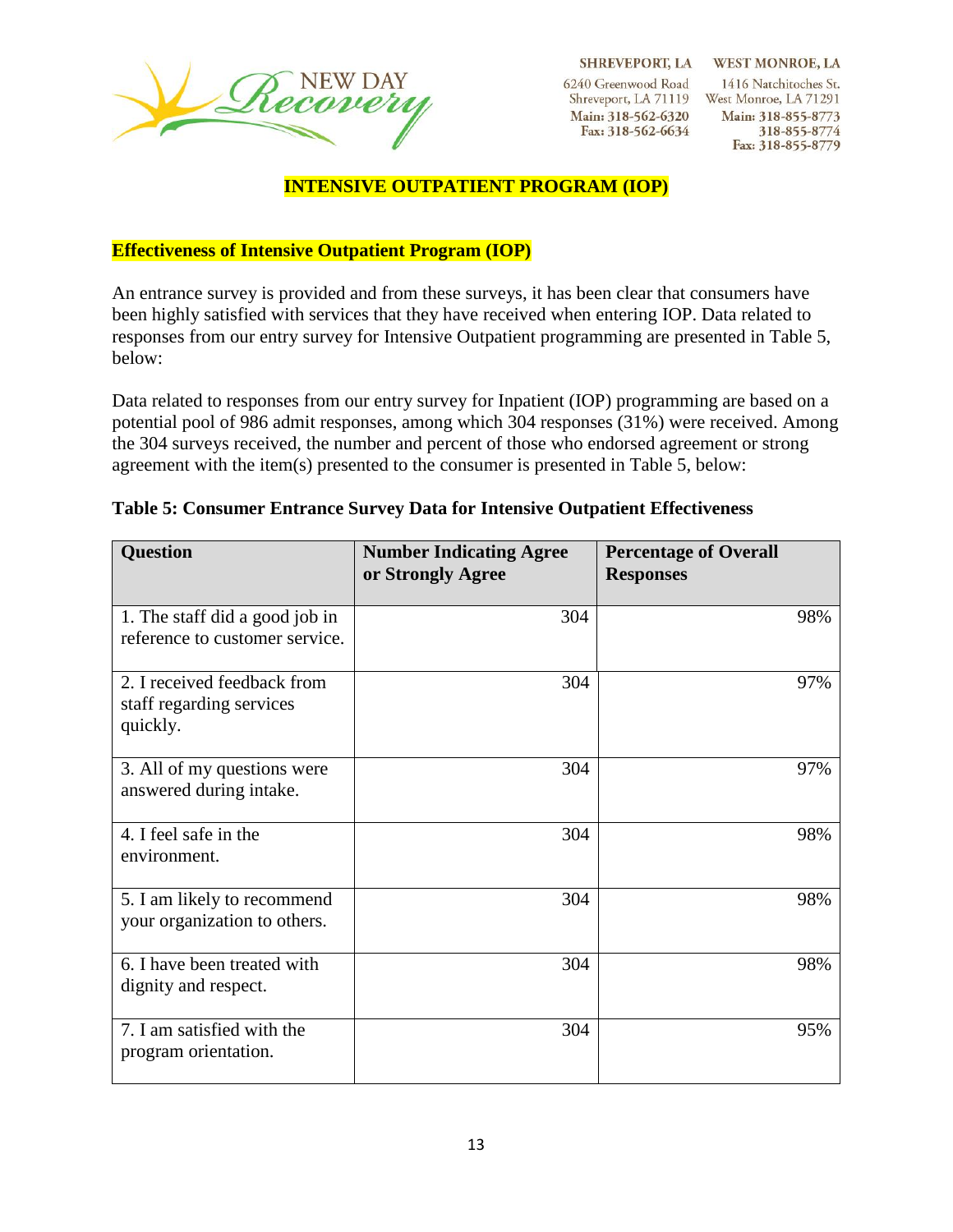

SHREVEPORT, LA WEST MONROE, LA 6240 Greenwood Road 1416 Natchitoches St. Shreveport, LA 71119 West Monroe, LA 71291 Main: 318-562-6320 Main: 318-855-8773 Fax: 318-562-6634 318-855-8774

|                                                                     |     | Fax: 318-855-8779 |
|---------------------------------------------------------------------|-----|-------------------|
| 8. My expectations in<br>reference to admissions were<br>fully met. | 304 | 98%               |

### **NOTE: The above chart is out of 301 consumers who provided data.**

Even though both inpatient and outpatient use different treatment plans, both programs still essentially address the same seven primary outcome measures to track how well consumers continue with these goals during their outpatient experience. While inpatient programming follows a treatment approach specifically structured around the six ASAM dimensions, the outcome items listed in Tables 2 (in Inpatient section) and 6 (that follows) are still equally relevant and applicable. These outcome measures are linked to the outpatient treatment plans as well as data collected with our Rating-of-Progress form that is **used on a monthly basis as part of our monthly treatment plan review**, intermittently, throughout the duration of a consumer's IOP experience with New Day Recovery. The seven outcomes, along with aggregate data responses from consumers at the beginning and at the end of inpatient treatment are provided below. It should be noted that when obtaining data for these outcomes, the mean data response, on a scale of 1 to 10 (1 indicates little or no endorsement of the outcome, 10 reflects strong endorsement of the item) among participants. The pretest and posttest measures are shown as follows, by outcome, in Table 6.

### **Table 6: NDR Primary Outcome Measures for Intensive Outpatient (IOP) Treatment Effectiveness**

| <b>OUTCOME MEASURE</b>                                                                                                  | $\bar{x}$ Response at<br><b>Entry</b> | $\bar{x}$ Response<br>after 30 days or<br>more |
|-------------------------------------------------------------------------------------------------------------------------|---------------------------------------|------------------------------------------------|
| 1. Use and/or cravings of alcohol or drugs will<br>decrease while services are offered to<br>participants.              | 4.49                                  | 7.43*                                          |
| 2. A diminished effect of prior substance abuse<br>impact on current physiological and/or<br>psychological functioning. | 4.69                                  | $7.17*$                                        |
| 3. Reduction in lifestyle choices that contribute<br>to potential drug use in the future.                               | 4.53                                  | 7.20*                                          |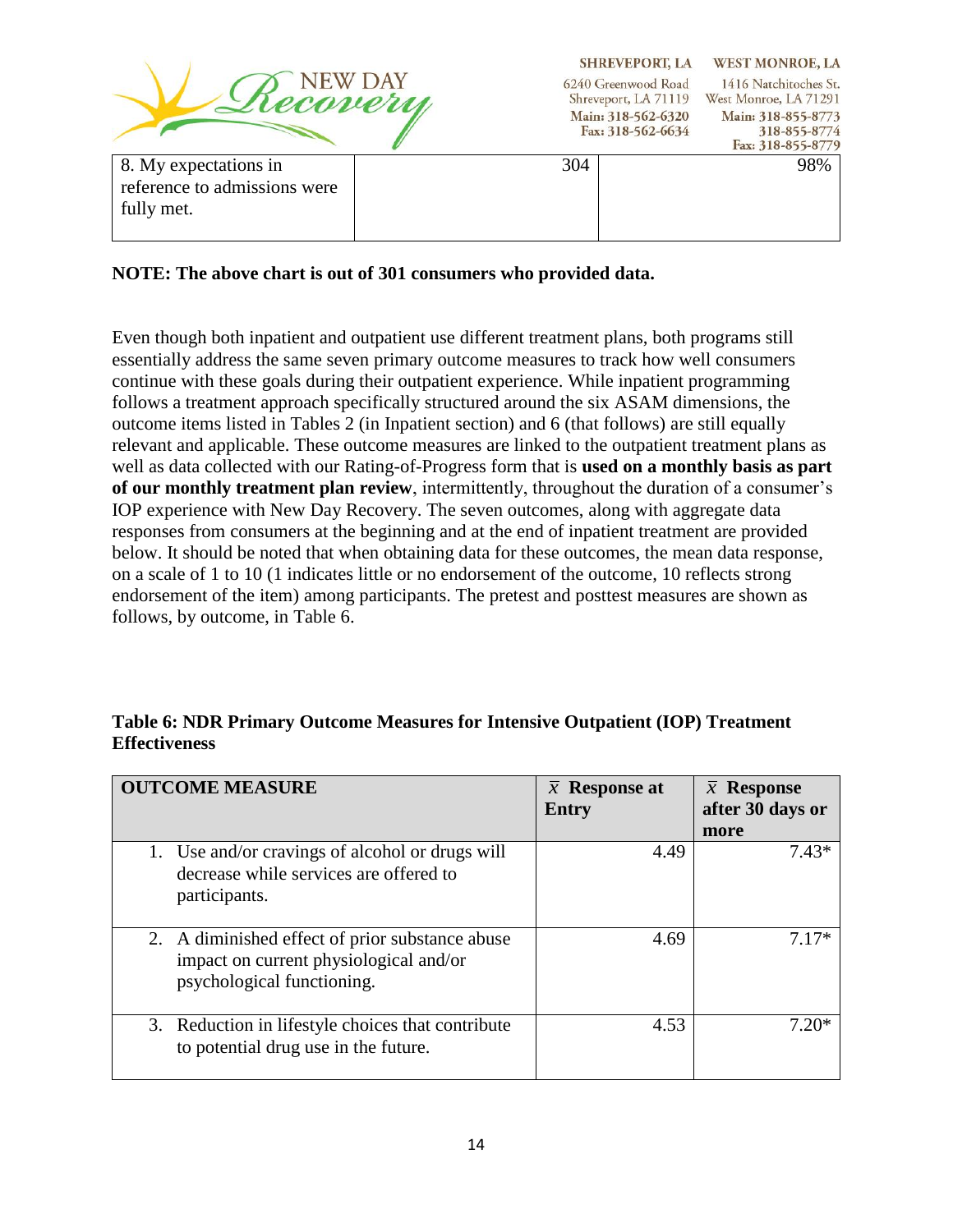| Recovera |
|----------|
|          |
|          |

Shreveport, LA 71119 West Monroe, LA 71291

|                                                                                                             | Main: 318-562-6320<br>Fax: 318-562-6634 | Main: 318-855-8773<br>318-855-8774<br>Fax: 318-855-8779 |
|-------------------------------------------------------------------------------------------------------------|-----------------------------------------|---------------------------------------------------------|
| 4. Relationships with family and friends are<br>supportive to recovery.                                     | 5.65                                    | $7.38*$                                                 |
| 5. Emotional functioning is stable and reflects<br>positive affect.                                         | 4.49                                    | $6.99*$                                                 |
| 6. The quality of one's spiritual connection or<br>sense of purpose in life.                                | 5.44                                    | $7.51*$                                                 |
| 7. Engages in pro-social and goal-directed<br>behaviors that contribute to an overall healthy<br>lifestyle. | 4.50                                    | $7.26*$                                                 |

## **Note that the asterisk (\*) indicates that the change from pretest to posttest is significant at the .05 level or greater.**

From the data above, it is clear that significant progress on each of the primary indicators has been made by consumers. Certainly, when examining Table 6, one can see that consumers report very substantial changes in their overall functioning. Indeed, not only there distinct differences between their perceived functioning at admission and discharge, these differences are statistically significant.

As with the Inpatient Program, the outcome measures for the Outpatient Program listed in Table 6 line up with many included in the CARF Manual (**see pg. 107**) which include the following:

| $\mathbf{1}$ | Maintenance of abstinence                           | (Measures #1 and #3)      |
|--------------|-----------------------------------------------------|---------------------------|
|              | 2. Reduction or elimination of incidence of relapse | (Measures #1 and #3)      |
|              | 3. Reduction of symptoms                            | (Measures #1 and #5)      |
|              | 4. Improvement of physical health                   | (Measures #2 and #7)      |
|              | 5. Increase in level of psychological functioning   | (Measures $#2$ and $#5$ ) |
|              | 6. Quality of relationships                         | (Measures #4 and #6)      |
|              | 7. Decreased episodes of anger                      | (Measures #4 and #5)      |
|              | 8. Involvement in activities of daily living        | (Measures #3 and #7)      |
|              | 9. Improvement in school functioning                | (Measures #3 and #7)      |
|              | 10. Health status                                   | (Measures $#2$ and $#7$ ) |
|              | 11. Subjective psychological well-being             | (Measures #2 and #6)      |

- 1. During their time in inpatient treatment, consumers overwhelmingly report a gradual reduction in symptoms, over time.
- 2. All engage in activities of daily living at the facility that increases with time in inpatient treatment.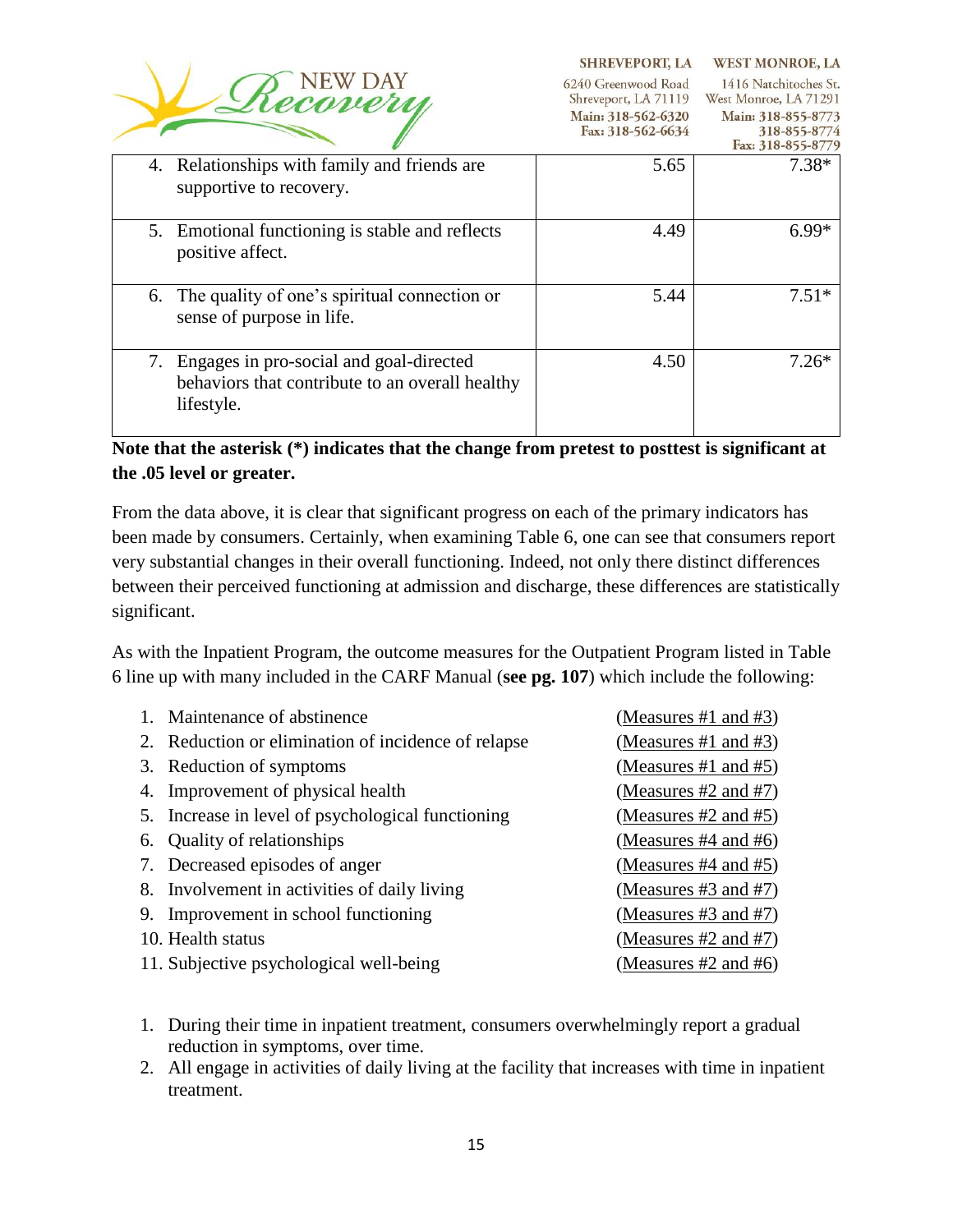

SHREVEPORT, LA WEST MONROE, LA 1416 Natchitoches St. Shreveport, LA 71119 West Monroe, LA 71291 Main: 318-855-8773 318-855-8774 Fax: 318-855-8779

- 3. The number, duration, and frequency of symptomatic and/or asymptomatic behaviors diminish as time progresses in the inpatient program.
- 4. Housing situations for persons in Intensive Outpatient also seem to be addressed sufficiently as none of these consumers report being homeless. New Day Recovery works closely with numerous recovery homes and other facilities to assist consumers in meeting their housing needs.
- 5. Consumers of IOP also experience community integration as they are connected with several peer support networks throughout the area, including Celebrate Recovery, Alcoholics Anonymous, Gamblers Anonymous, or other forms of recovery-based social activities.
- 6. Out of necessity, consumers in IOP must be involved in activities of daily living. In group settings, follow-up regarding the consumer's schedule and the level of day-to-day activity is addressed, the goal being to have consumers involved in as many pro-social activities throughout their week as is possible. Volunteer work is encouraged, as are other activities.

### **Efficiency of Intensive Outpatient Program (IOP)**

This section is similar to the efficiency sections for the NDR Inpatient Program and the NDR Detoxification Program. As the CARF Manual notes, the measures are usually more administratively oriented in nature. Efficiency measures used for the Intensive Outpatient Program (IOP) include the following points or items of measure:

- 1. Service delivery cost per unit is probably optimal, as groups tend to average around 10 to 12 participants per counselor available (similar to 2017). This is a healthy ratio from an efficiency standpoint.
- 2. As with last year, retention has been difficult in IOP. Many consumers attend on a sporadic basis. IOP sessions are held 3 times per week and many consumers will come to some, but not all, sessions, each week. In some cases, some simply do not return, leaving no word or warning as to why. This has also caused holes in data collection efforts thereby impacting mean responses to outcomes.
- 3. The direct service hours with clinical staff contact has increased but yet, cost in staff for the Outpatient program has not increased. Some of this is due to a change in employees providing Outpatient services as well as the more effective use clinical staff scheduling. This has allowed for more individual sessions as well as couples counseling, when appropriate.
- 4. As with the Inpatient Program, there has been a low rate of personnel turnover among the counseling staff who tend to oversee the additional program needs. In fact, among the counselors delivering IOP services, there has been no turnover.

### **Service Access for Intensive Outpatient Program (IOP)**

**In regard to service access**, and similar to our Inpatient Program, NDR provides an entrance survey wherein item #1 asks whether the consumer was content with the referral process and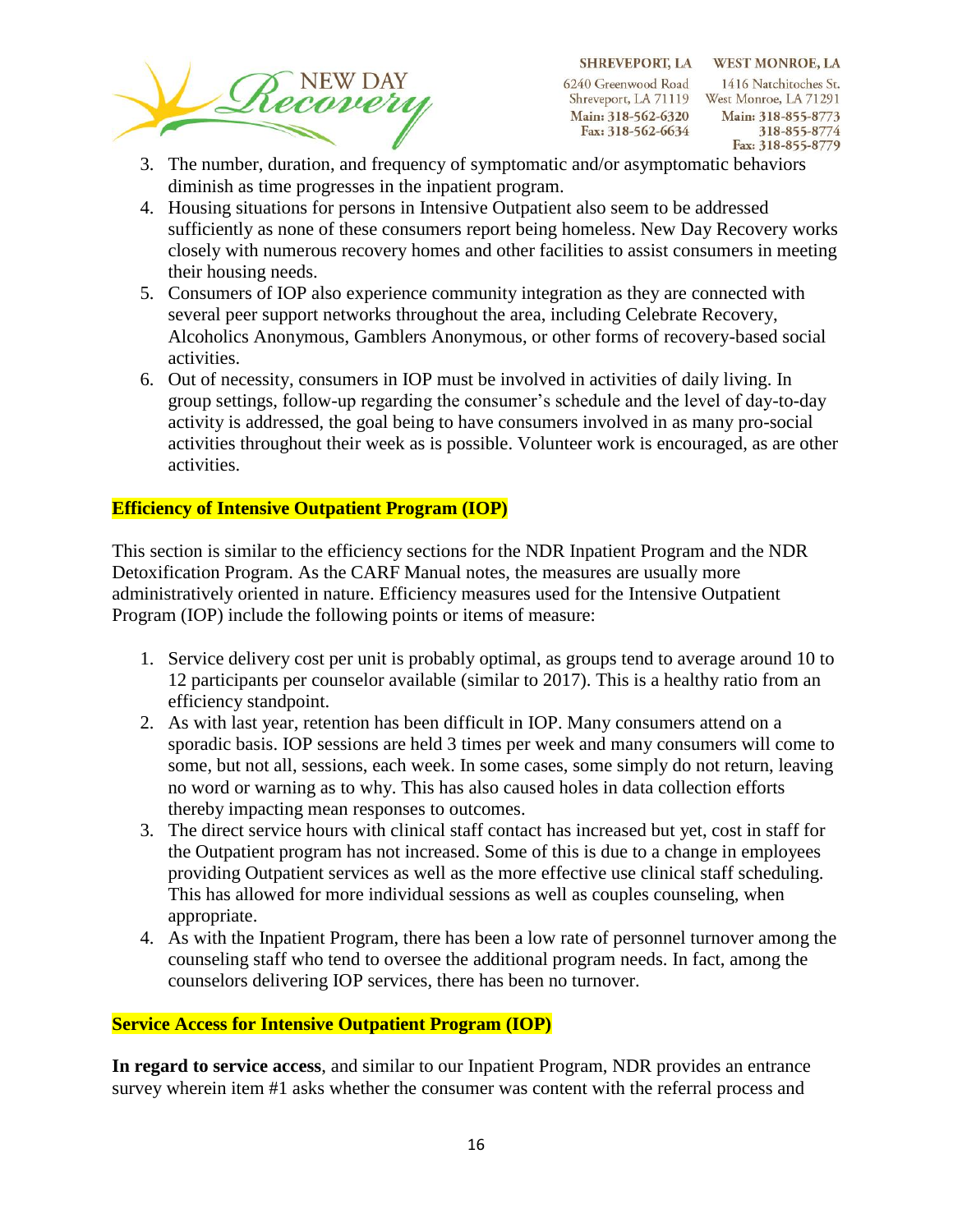

**SHREVEPORT, LA** 6240 Greenwood Road Shreveport, LA 71119 West Monroe, LA 71291 Main: 318-562-6320 Fax: 318-562-6634

**WEST MONROE, LA** 1416 Natchitoches St. Main: 318-855-8773 318-855-8774 Fax: 318-855-8779

item #2 asks if it was easy to find the facility. Data related to responses from our entry survey for IOP programming are presented in Table 7, below:

### **Table 7: Service Access Indicators for IOP**

| <b>Question</b>                                                   | <b>Number Indicating Agree</b><br>or Strongly Agree | <b>Percentage of Overall</b><br><b>Responses</b> |
|-------------------------------------------------------------------|-----------------------------------------------------|--------------------------------------------------|
| I am satisfied with the referral<br>process (locating treatment). | 304                                                 | 98%                                              |
| It was easy to find the<br>facility.                              | 304                                                 | 97%                                              |

#### **NOTE: The above chart is out of 304 consumers who provided data.**

As can be seen in Table 7, it is clear that nearly every consumer found the referral process to NDR-West Monroe to be satisfactory and they also indicated that the facility was easy to locate. As with our Inpatient Program, other measures for service access to our outpatient program include the following:

- 1. The IOP groups are held on Saturdays (2:30 p.m. to 5:30 p.m.), Sundays (2:30 p.m. to 5:30 p.m.), Monday mornings (9:00 a.m. to 12:00 p.m.) and Monday evenings (5:30 to 8:30 p.m.), Tuesday evenings (5:30 to 8:30 p.m.), Wednesday mornings (9:00 a.m. to 12:00 p.m.), and Thursday evenings (5:30 to 8:30 p.m.), because, according to our consumers, these days and times provide the most amenable schedule for them to attend amidst work and other responsibilities.
- 2. New Day Recovery is in 24 hours a day, 7 days a week so that persons interested in IOP can call at any time to get information. In addition, the location is convenient along I-20. Further, transportation is provided for IOP consumers who live in and around the region if such is needed.
- 3. The time taken to set the first appointment is usually less than 1 day, if that.
- 4. For IOP inquiries, telephone response time is usually very rapid. Most new potential consumers are given a return call (once their preliminary information is taken) within a 1 day period or less.
- 5. As noted last year, the referral mechanisms for our IOP are in need of improvement. While counselors do attempt to aid consumers in setting appointments, getting employment, and addressing housing issues, this is usually done on an informal basis. There are no dedicated staff who link outside services with the IOP consumers, per se. However, New Day Recovery does have a strong working relationship with numerous state agencies, residential homes, and employers in the region which allows the IOP staff to provide some referrals for consumers in need. No actual hard data or outcomes related to referrals is available. Rather, this is due to observation and experience that this indicator is provided.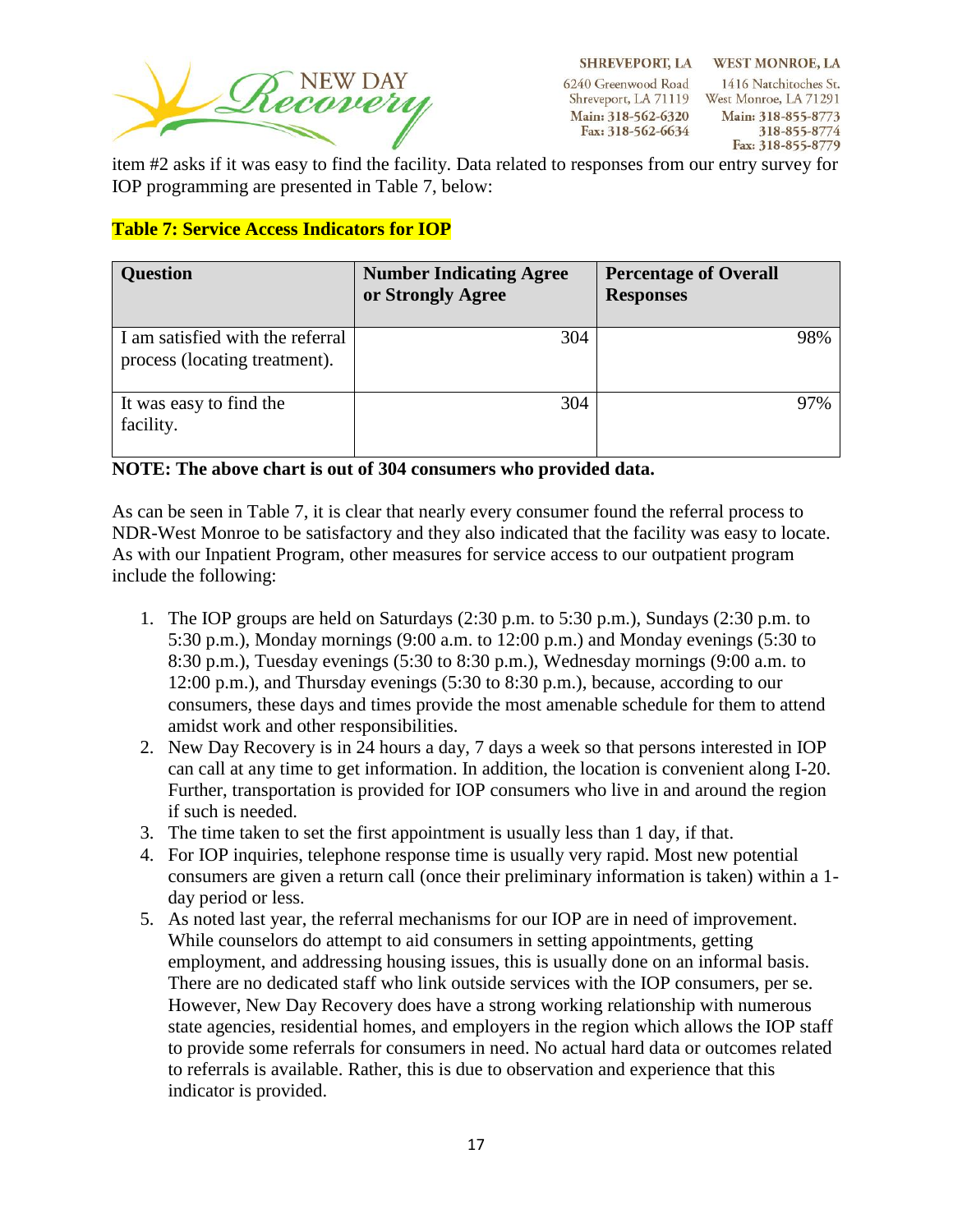

SHREVEPORT, LA WEST MONROE, LA

6240 Greenwood Road Main: 318-562-6320 Fax: 318-562-6634

1416 Natchitoches St. Shreveport, LA 71119 West Monroe, LA 71291 Main: 318-855-8773 318-855-8774 Fax: 318-855-8779

### **Satisfaction for Intensive Outpatient Program (IOP)**

**In regard to satisfaction,** NDR-West Monroe provides a satisfaction survey that is collected from consumers as they prepare to leave outpatient services. Results from this survey are presented in Table 8, below:

### **Table 8: Consumer Satisfaction Survey for IOP**

| Question                      | <b>Number Indicating</b><br><b>Satisfied or Very Satisfied</b> | <b>Percentage of Consumers</b><br><b>Who Responded</b> |
|-------------------------------|----------------------------------------------------------------|--------------------------------------------------------|
|                               | as Endorsement                                                 |                                                        |
| How would you rate the        | 301                                                            | 98%                                                    |
| quality of service you        |                                                                |                                                        |
| received?                     |                                                                |                                                        |
| How well has New Day          | 301                                                            | 99%                                                    |
| Recovery met your needs?      |                                                                |                                                        |
| Did our program meet or       | 301                                                            | 97%                                                    |
| exceed the quality that you   |                                                                |                                                        |
| expected?                     |                                                                |                                                        |
| My overall physical health    | 301                                                            | 97%                                                    |
| and condition was given       |                                                                |                                                        |
| effective programming         |                                                                |                                                        |
| attention.                    |                                                                |                                                        |
| The provision of medical      | 301                                                            | 97%                                                    |
| services that were available, |                                                                |                                                        |
| when needed.                  |                                                                |                                                        |
| I am satisfied with the       | 301                                                            | 97%                                                    |
| services for family-oriented  |                                                                |                                                        |
| issues                        |                                                                |                                                        |
| How do you rate the           | 301                                                            | 98%                                                    |
| helpfulness of individual     |                                                                |                                                        |
| counseling sessions?          |                                                                |                                                        |
| How do you rate the           | 301                                                            | 98%                                                    |
| helpfulness of group          |                                                                |                                                        |
| counseling sessions?          |                                                                |                                                        |
| Question                      | <b>Number Indicating Very</b>                                  | <b>Percentage Indicating Very</b>                      |
|                               | <b>Much as Endorsement</b>                                     | <b>Much as Endorsement</b>                             |
|                               |                                                                | (Including Missing Cases)                              |
|                               |                                                                |                                                        |
| How well did staff hear,      | 301                                                            | 98%                                                    |
| understand, and respect you?  |                                                                |                                                        |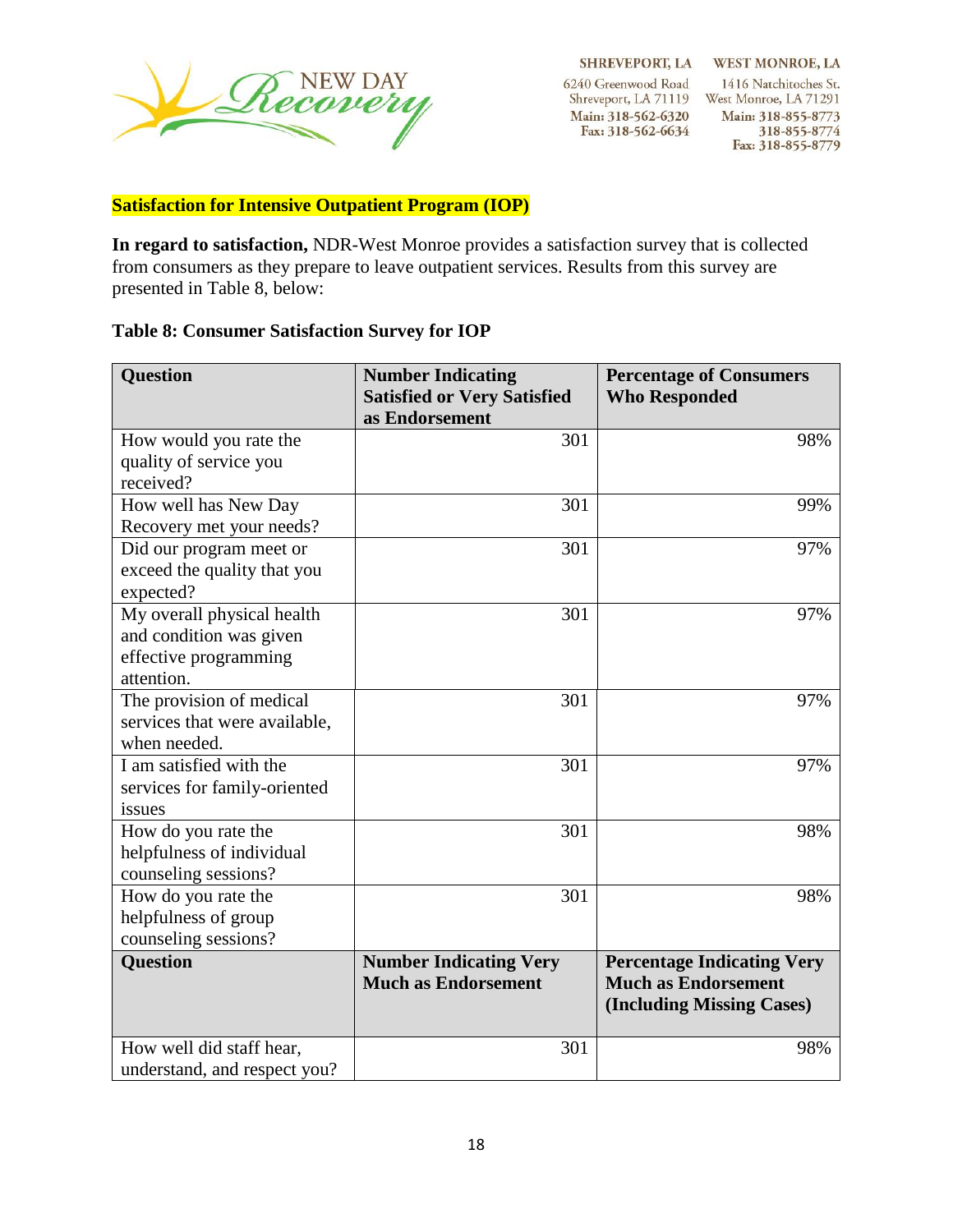

SHREVEPORT, LA WEST MONROE, LA

6240 Greenwood Road 1416 Natchitoches St. Shreveport, LA 71119 West Monroe, LA 71291 Main: 318-562-6320 Fax: 318-562-6634

Main: 318-855-8773 318-855-8774  $\mathcal{L}$ 

|                              |                                | гах: 310-033-0//9              |
|------------------------------|--------------------------------|--------------------------------|
| How well did staff work on   | 301                            | 98%                            |
| issues that you wanted to    |                                |                                |
| work on?                     |                                |                                |
| My therapist was a good fit  | 301                            | 98%                            |
| for me during sessions.      |                                |                                |
| The program helped me to     | 301                            | 98%                            |
| deal more effectively with   |                                |                                |
| problems.                    |                                |                                |
| How likely would you         | 301                            | 98%                            |
| recommend us to a friend in  |                                |                                |
| recovery?                    |                                |                                |
| <b>Question</b>              | <b>Number Indicating Agree</b> | <b>Percentage Indicating</b>   |
|                              | or Strongly Agree              | <b>Agree or Strongly Agree</b> |
|                              |                                | (Including Missing Cases)      |
|                              |                                |                                |
| Food and dietary issues were | 301                            | 98%                            |
| given sufficient attention.  |                                |                                |
| My physical health has       | 301                            | 97%                            |
| improved while at New Day    |                                |                                |
| Recovery.                    |                                |                                |
| I am happy with the person I | 301                            | 98%                            |
| have become after this       |                                |                                |
| program.                     |                                |                                |
| I feel more spiritually      | 301                            | 98%                            |
| grounded.                    |                                |                                |
| I am much less likely to use | 301                            | 97%                            |
| drugs or alcohol after this  |                                |                                |

**NOTE: The above chart is out of 301 consumers who provided data. Note that NDR was unable to collect the entry survey from 614 consumers, making the response 33 percent of the total persons in IOP.** 

As with 2018, it can be seen that there is a substantial amount of missing data from Table 8, unlike the Inpatient Program. In fact, there was even more missing data. As with the year prior, this is mostly due to the gaps in attendance that are frequent among the outpatient clients at NDR. Further, many consumers simply cease to attend without notifying their clinician or the facility.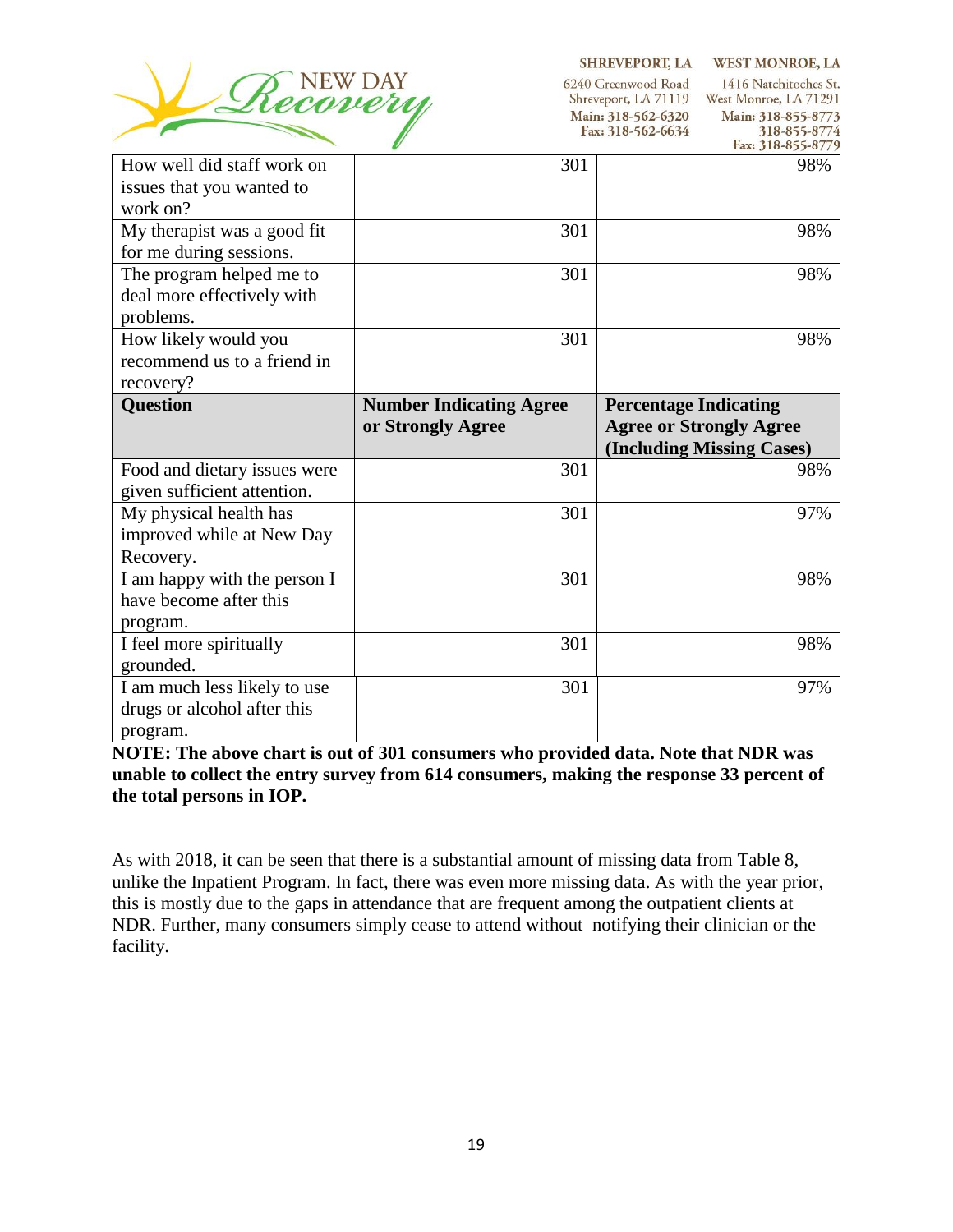

**SHREVEPORT, LA** 

6240 Greenwood Road Main: 318-562-6320 Fax: 318-562-6634

**WEST MONROE, LA** 1416 Natchitoches St. Shreveport, LA 71119 West Monroe, LA 71291 Main: 318-855-8773 318-855-8774 Fax: 318-855-8779

#### **COMBINED 30-DAY FOLLOW-UP**

#### **Follow-up Data Collected from Those who Exited Inpatient Services**

NDR-West Monroe has implemented a sampling process for 30-day follow-up so that every  $10<sup>th</sup>$ consumer is selected for 30-day follow-up. During 2019, this sampling process was utilized during the 1<sup>st</sup> and 2<sup>nd</sup> quarters of the year. During the 3<sup>rd</sup> and 4<sup>th</sup> quarters, every 3<sup>rd</sup> client was selected for 30-day follow-up. This happened for two key reasons: 1) while preparing for our CARF visit in August (about the midpoint of the  $3<sup>rd</sup>$  quarter), we desired to bolster the percentage of clients contacted by follow-up, and 2) The slower holiday period during the  $4<sup>th</sup>$ quarter allowed more staff to conduct follow-up on a more intensive level.

Within the outpatient program, the same sampling process has been implemented, with about every 5<sup>th</sup> to 10<sup>th</sup> consumer being selected for follow-up after completion of outpatient services. As with our Inpatient Program, we selected every  $10^{th}$  consumer during the 1<sup>st</sup> and 2<sup>nd</sup> quarters while selecting every  $3^{rd}$  client during the  $3^{rd}$  quarter and the  $4^{th}$  quarter. The numbers collected were greatly improved for 2019 when compared to 2018.

In 2019, It was determined that a total of 492 consumers had completed inpatient treatment and deemed examination at 30-day follow-up. For the outpatient program, 289 consumers had completed the program from which a sample for 30-day follow-up interviews could be drawn. Therefore, approximately 74 prior inpatient consumers and 44 outpatient consumers would be necessary to meet the goal of interviewing at least 15% of participants in each program; a minimal total of 117 prior participants.

During 2019, a total of 61 calls and/or physical contacts were made approximately 30 days after completion of detoxification among consumers who did not remain at NDR-West Monroe, with **44 being successfully contacted**. Also, in 2019 a total of 297 calls and/or physical contacts were made, anywhere from 30 to 45 days after program completion, which resulted in a total of **142 inpatient consumers** providing information during the 30-day interview. In addition, approximately 202 calls and/or follow-up contacts were made with prior participants in the intensive outpatient program, resulting in **156 additional** 30-day follow-up interviews. The grand total consisted of **342 participants** as the sample obtained for 30-day interviews, which clearly exceeded both the 15% minimum and the 20% optimal sample of the total NDR-West Monroe consumers. Future data collection needs to ensure that data collection continues to meet the minimal sampling for each of the three episodes of care rather than doing so globally for the combined aggregate of consumers coming through NDR-West Monroe. For each question included in the 30-day follow-up data collection instrument, the results can be seen as follows: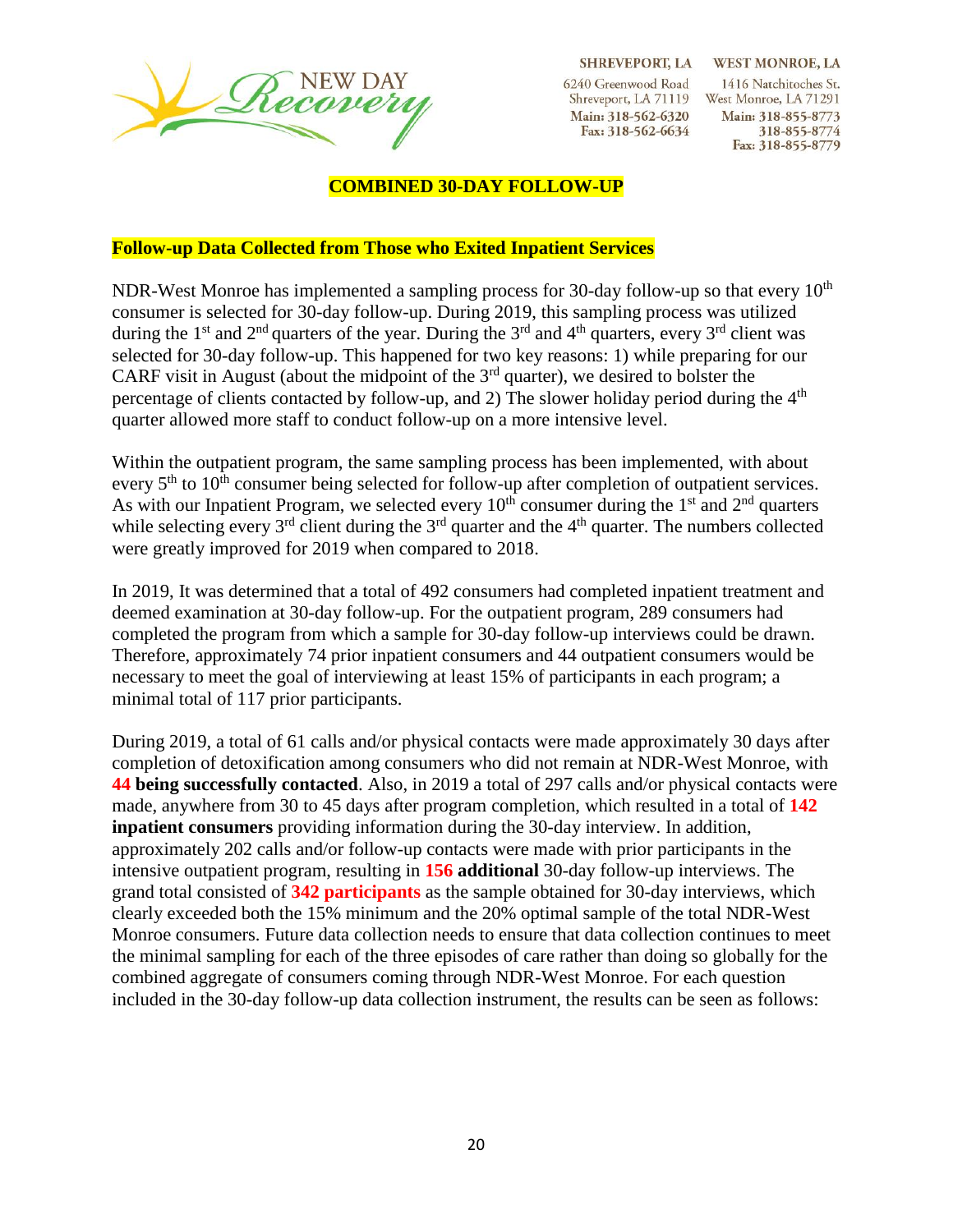

**SHREVEPORT, LA** 

6240 Greenwood Road Main: 318-562-6320 Fax: 318-562-6634

**WEST MONROE, LA** 1416 Natchitoches St. Shreveport, LA 71119 West Monroe, LA 71291 Main: 318-855-8773 318-855-8774 Fax: 318-855-8779

#### **Table 9A: Combined Program 30-Day Follow-up Results**

| <b>Question</b>                                                                                                                                      | Yes        | N <sub>0</sub> |
|------------------------------------------------------------------------------------------------------------------------------------------------------|------------|----------------|
| During the past month, have you used drugs or alcohol that has<br>not been prescribed?                                                               | 88         | 254<br>74%     |
| During the past month, have you continued to attend your peer-<br>support group?                                                                     | 253<br>74% | 90             |
| Did you attend IOP after completing inpatient treatment at<br>NDR?                                                                                   | 235<br>69% | 107            |
| Since completing treatment at NDR, have you continued to<br>pursue your spiritual beliefs and/or practices?                                          | 316<br>92% | 26             |
| During the past month, have you continued to do physical work-<br>outs such as running, cardio groups, or weight-lifting to improve<br>your fitness? | 174<br>51% | 168            |
| Since completing inpatient treatment at NDR, have you obtained<br>employment?                                                                        | 258<br>75% | 84             |

From the data in Table 9A, it can be seen that when compared to results in 2018, fewer consumers are reporting some degree of relapse. This is a good finding and is likely an accurate fining that has a basis in our implementing our MAT programming during 2019. In addition, it can be seen that there was only a slight dip in clients who continued to attend peer-support groups in 2019 than in 2018. The difference in these two years is not significant enough to warrant speculation.

Naturally, we would prefer that they continue their support group engagement without any breaks and we contend that the consumer's rate of relapse would also go down; nevertheless, the opposite tends to be true for many within the addicted community. However, as with last year, given that the majority of our consumers have obtained employment, the majority continued to attend peer-support groups, and given that half have continued to engage in physical exercise regimens, we claim overall success on **OUTCOME MEASURE #7** and on **OUTCOME MEASURE #3** for NDR-West Monroe, on post-treatment follow-up measures. We likewise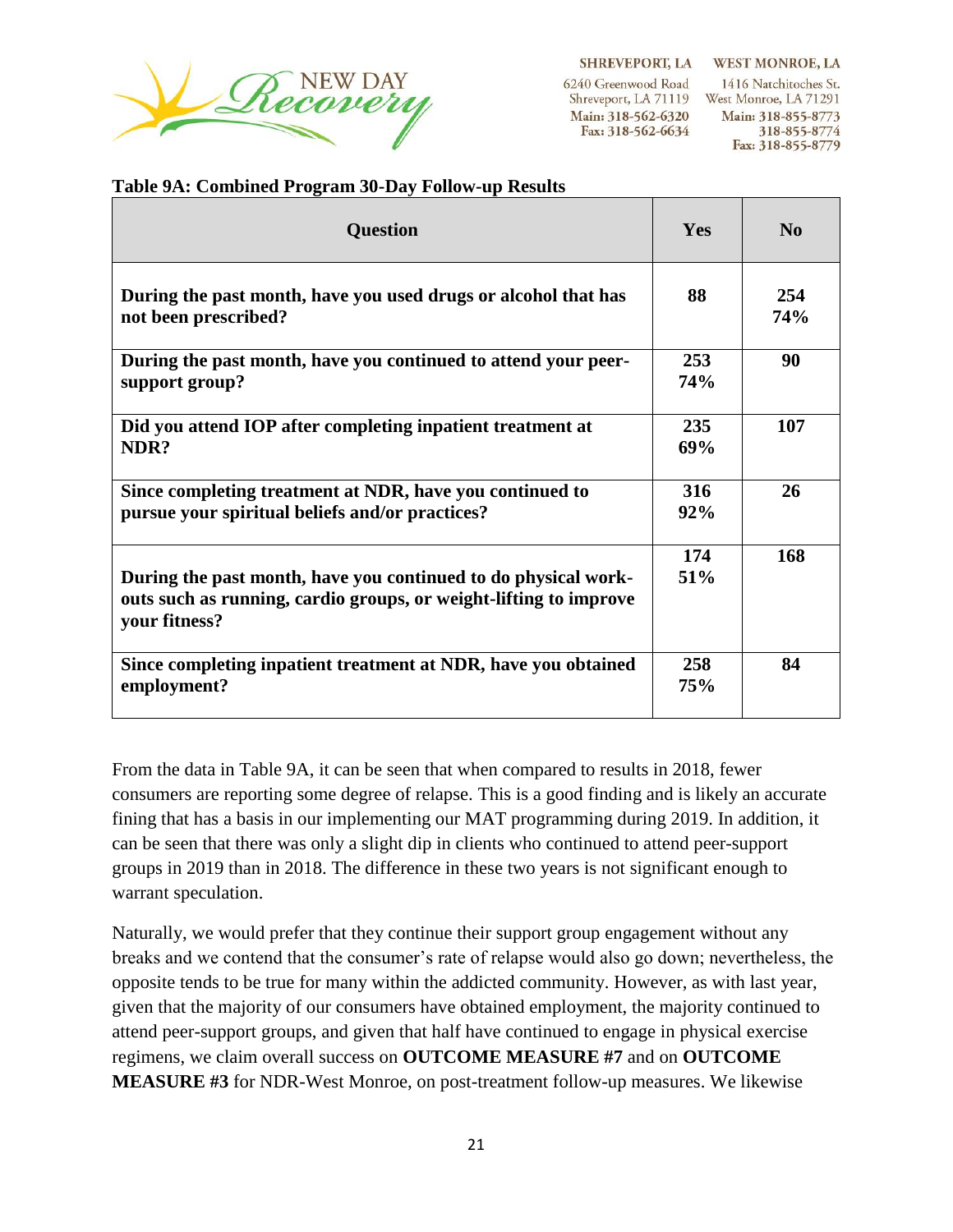

consider NDR-West Monroe to be successful on **OUTCOME MEASURE #1** because the majority of our consumers report sobriety.

Further, an even higher proportion prior consumers did continue to follow spiritual interests in 2019 than in 2018. Therefore, we conclude that this reflects success on **OUTCOME MEASURE #6** for NDR-West Monroe on post-treatment follow-up measures. This is simply reflective of the population who tends to seek treatment at NDR-West Monroe, where faithbased principles are emphasized within both the organizational culture of employees as well as the treatment culture for consumers.

### **Table 9B: Combined Program 30-Day Follow-up Results**

| <b>Question</b>                                                                                                | Poor | <b>Not</b>          | <b>Unsure</b> | <b>Satisfactory</b> | <b>Very</b> |
|----------------------------------------------------------------------------------------------------------------|------|---------------------|---------------|---------------------|-------------|
|                                                                                                                |      | <b>Satisfactory</b> |               |                     | Good        |
| Since you have completed<br>treatment at New Day<br>Recovery, how would you rate<br>your family relationships? |      | O                   | 17            | 72<br>21%           | 247<br>72%  |

From the data in 9B, it is clear that the majority of consumers at NDR-West Monroe have satisfactory or very good family relationships during our post-treatment measure. About 93% reported positive family relationships, which reflects success on **OUTCOME MEASURE #4** for NDR-West Monroe, even during post-treatment follow-up measures.

#### **Question Terrible Bad Moderate Good Excellent Since completing treatment at New Day Recovery, how would you rate your overall mental health? 0 3 32 9% 166 49% 141 41% Since completing treatment at NDR, how would you rate your overall medical/physical health? 2 12 35 10% 186 54% 107 31%**

### **Table 9C: Combined Program 30-Day Follow-up Results**

In regard to mental health, approximately 90% reported good-to-excellent ratings regarding their mental health, which is more than the 87% reported in 2018. Thus, clients seem to have been improving in this area from 2017 through 2019. When adding the **moderate category, we find**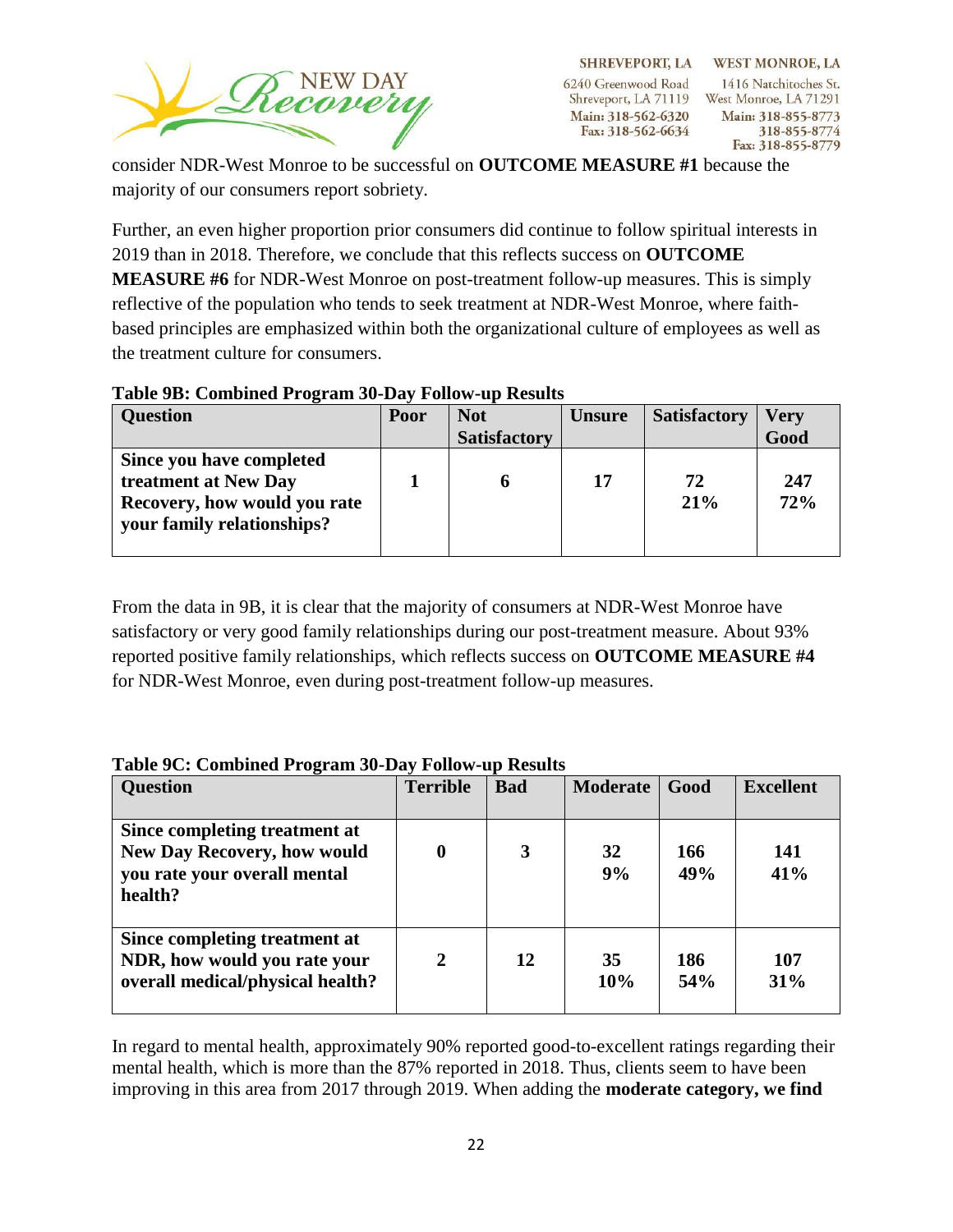

SHREVEPORT, LA WEST MONROE, LA 1416 Natchitoches St. Shreveport, LA 71119 West Monroe, LA 71291 Main: 318-855-8773 318-855-8774 Fax: 318-855-8779

**that approximately 99% of all NDR-West Monroe consumers are doing moderately well or better on their post-treatment follow-up measures for mental health**. This reflects success on **OUTCOME MEASURE #5** for NDR-West Monroe on post-treatment follow-up measures. With physical health, approximately (85%) reported good-to-excellent ratings after completing their treatment programming at NDR-West Monroe. This also is an improvement from 2018 where the overall percentage was 81% for similar ratings. Therefore, this reflects success on **OUTCOME MEASURE #2** on post-treatment follow-up measures.

### **Recommendations and Action Items to Implement for 2020**

Given that our CARF survey occurred this year and, in response to our prior performance analysis and improvement reports, the site visitors had recommendations to include internal and external stakeholders, we have identified areas of improvement that should be given priority in 2020, based on their observations. These recommendations are as follows:

### **1. Invite EXTERNAL stakeholders to strategic planning process.**

#### **Action Plan**:

- 1. Organize meeting and record external stakeholders invited.
- 2. Collect names of external stakeholders who attend and the input that they provide.
- 3. Follow-up surveys will be utilized to gain feedback.

**Indicators**: Strategic plan produced and minutes record the involvement of external stakeholders.

### **2. Invite more diverse INTERNAL stakeholders to strategic planning process.**

#### **Action Plan**:

- 1. Organize meeting and record internal stakeholders invited.
- 2. Collect names of internal stakeholders who attend and the input that they provide.
- 3. Follow-up surveys will be utilized to gain feedback.

**Indicators**: Strategic plan produced and minutes record the involvement of internal stakeholders.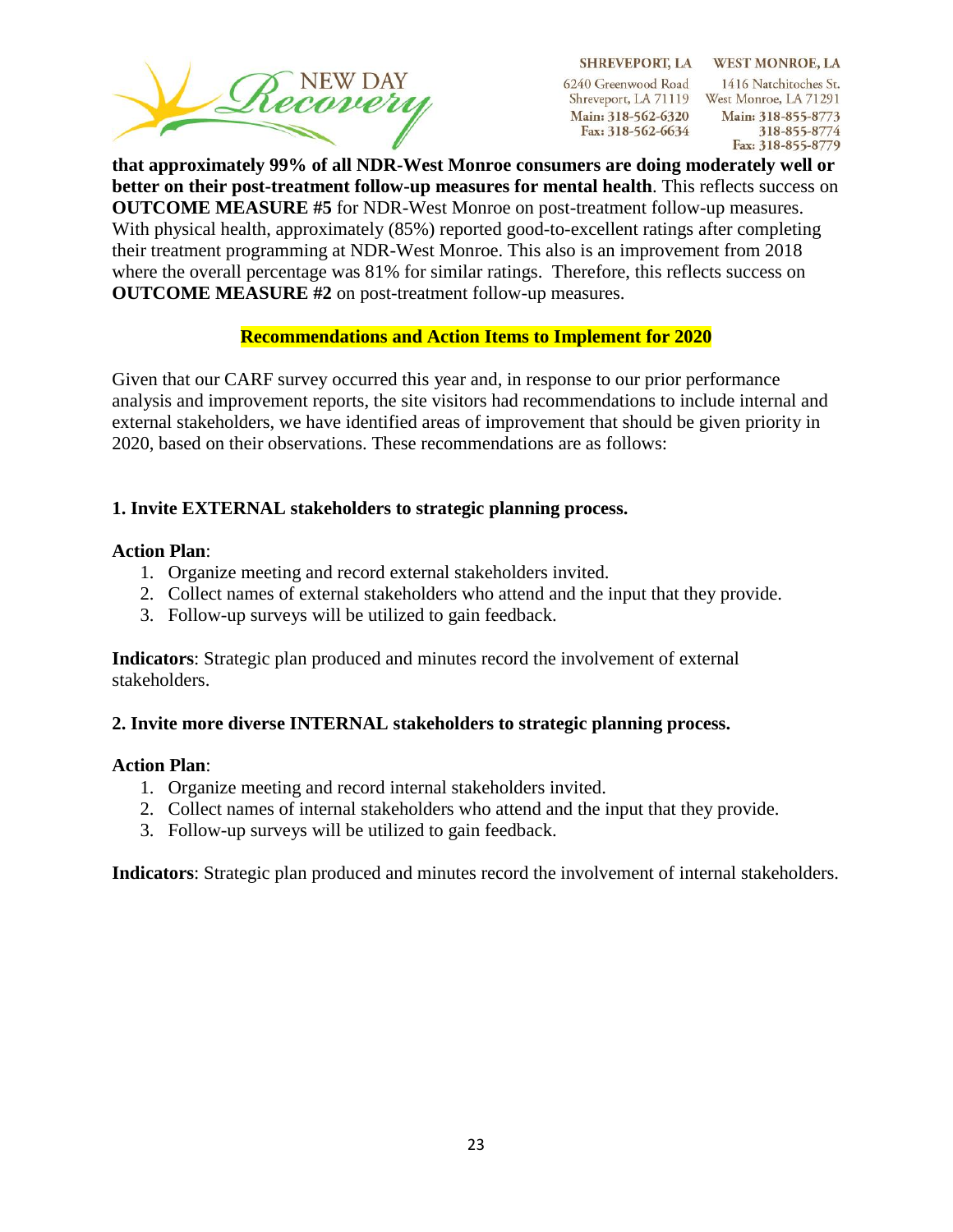

6240 Greenwood Road Shreveport, LA 71119 West Monroe, LA 71291 Main: 318-562-6320 Fax: 318-562-6634

SHREVEPORT, LA WEST MONROE, LA 1416 Natchitoches St. Main: 318-855-8773 318-855-8774 Fax: 318-855-8779

### **3. Develop data collection survey for INTERNAL stakeholders to complete so that result can be included in future performance analysis and improvement reports.**

### **Action Plan**:

- 1. Robert Hanser will develop a separate survey for internal stakeholders.
- 2. Survey will be implemented in November/December of 2020 and future years thereafter.
- 3. Results of surveys will be included in future performance analysis and improvement reports, beginning 2020.

**Indicators**: Results from internal and external stakeholder surveys will be included in the 2020 performance analysis and improvement report.

### **4. Develop data collection survey for EXTERNAL stakeholders to complete so that result can be included in future performance analysis and improvement reports.**

### **Action Plan**:

- 1. Robert Hanser will develop a survey for external stakeholders.
- 2. Survey will be implemented in November/December of 2020 and future years thereafter.
- 3. Results of surveys will be included in future performance analysis and improvement reports, beginning 2020.

**Indicators**: Results from internal and external stakeholder surveys will be included in the 2020 performance analysis and improvement report.

### **5. Technology must be integrated into the process of gathering input and feedback from stakeholders:**

### **Action Plan**:

- 1. Coordinate meetings and conference calls by teleconference, Zoom, Skype, or WhatsApp to include staff, community collaborators, and consumers.
- 2. Use blogs and asynchronous social media to connect with stakeholders, including the recovery community.

**Indicators**: Email and website documentation of meetings and efforts to obtain input.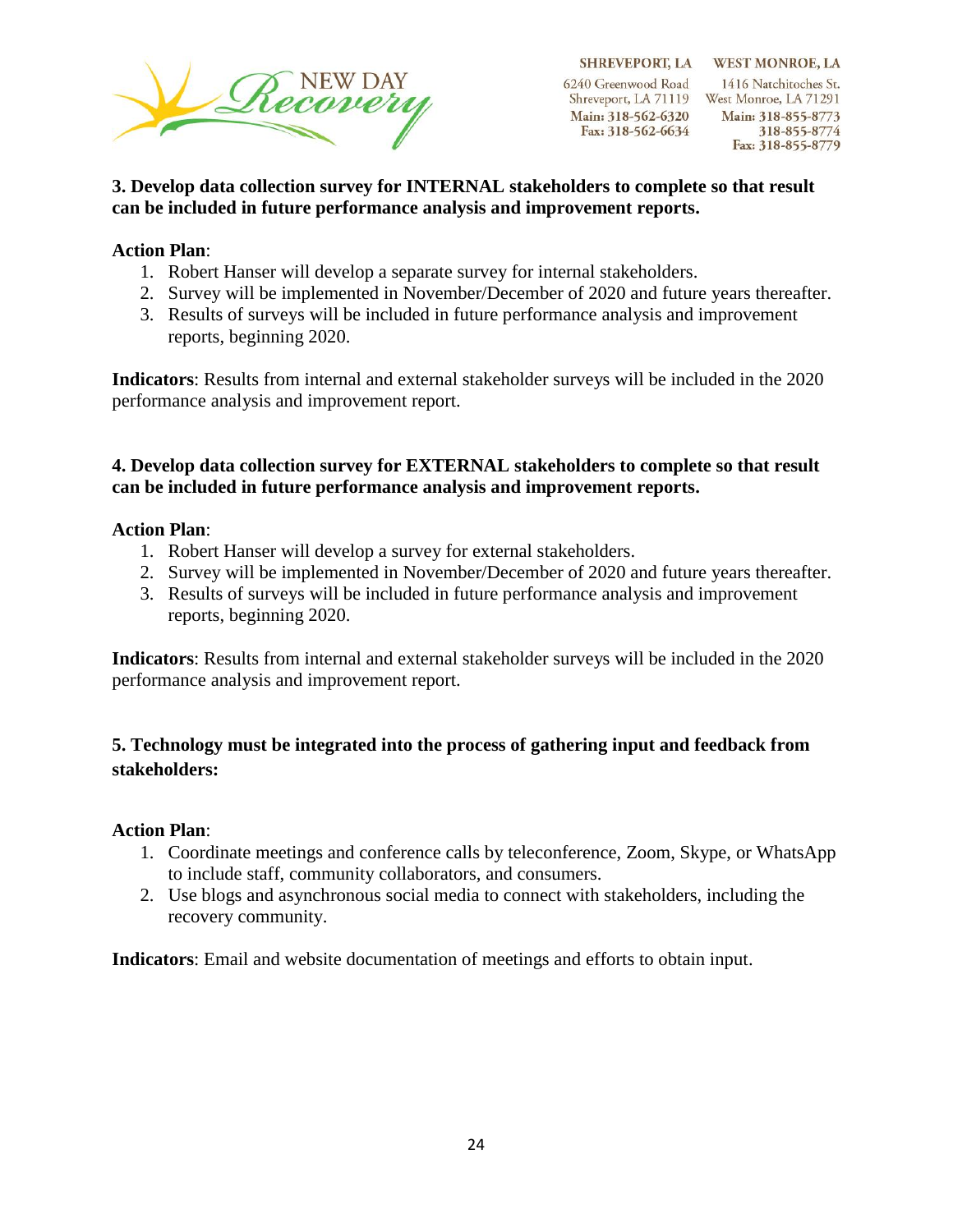

SHREVEPORT, LA WEST MONROE, LA 1416 Natchitoches St. Shreveport, LA 71119 West Monroe, LA 71291 Main: 318-855-8773 318-855-8774 Fax: 318-855-8779

**6. Training curricula on performance improvement processes and the need for routine employee input at New Day Recovery will be completed and implemented prior to 01 November, 2020.**

#### **Action Plan**:

- 1. Identify or develop training on performance improvement in Relias Training System.
- 2. Robert Hanser will assign to ALL employees.

**Indicators**: Documented completion in Relias System or other similar function.

**7. Training improvements on** 1) safety practices, 2) identification of unsafe environmental factors, 3) emergency procedures, 4) evacuation procedures, 5) identification and reporting of critical incidents, 6) medication management, 7) reducing physical risks, and 8) workplace violence will be completed and implemented prior to 01 September, 2020.

#### **Action Plan**:

- 3. Identify or develop training modules in for each category in Relias Training System.
- 4. Robert Hanser and/or Debroah Franklin will assign to ALL employees.
- 5. Track employee completion in Relias Training System.

**Indicators**: Documented completion in Relias Training System.

### **CONCLUSION**

This report shows that NDR-West Monroe has made significant growth and is also increasingly making use of data-driven processes to track performance and implement self-improvements. As with the year before, it still appears that consumers are satisfied with services provided and that they are faring well when considering the NDR-West Monroe program outcomes. This remains true both on pre-test and post-test measures during treatment as well as follow-up post-treatment measures.

However, as one might guess, the need for improvement in specific areas have been found throughout the year, particularly in regard to the inclusion of internal and external stakeholders in both the strategic planning process as well as the performance improvement process. Further, the use of an internal and external survey as a data collection instrument has been identified by our past CARF visit in 2019. The development of this survey, administration of the survey, and the integration of the findings from this survey data MUST be integrated into the 2020 performance analysis and improvement report.